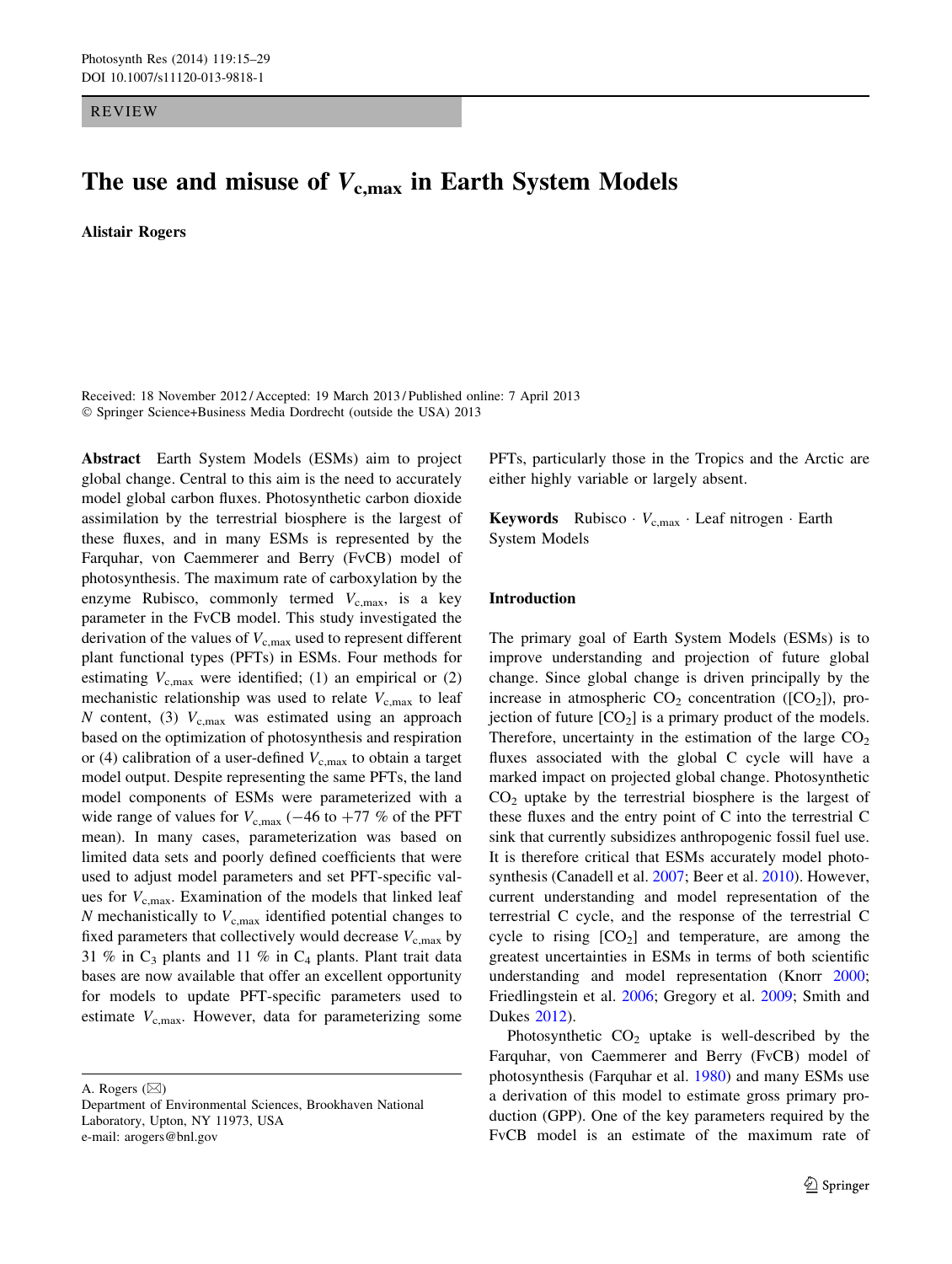<span id="page-1-0"></span>carboxylation by the enzyme Rubisco (EC number 4.1.1.39), commonly termed  $V_{c,max}$ . Sensitivity analysis of ESMs has shown that projections of net primary production (NPP) are particularly sensitive to fixed parameters associated with estimating  $V_{c,max}$  from leaf N content (Friend  $2010$ ) and model uncertainty over the parameter  $V_{\text{c,max}}$ , has been shown to account for a c. 30 Pg C year<sup>-1</sup> variation in model estimation of GPP (Bonan et al. [2011](#page-12-0)). Given that anthropogenic  $CO_2$  sources add c. 9 Pg C year<sup>-1</sup> to the atmosphere (Boden et al. [2012\)](#page-12-0), the uncertainty associated with estimation of  $V_{\rm c,max}$ , and the need to constrain this estimate are obvious. In many models  $V_{c,max}$  is not only the key parameter for estimating photosynthesis, but also, through a simple multiplier, autotrophic respiration (Knorr [2000;](#page-12-0) Kucharik et al. [2000](#page-13-0); Sitch et al. [2003;](#page-13-0) Biome-BGC [2010\)](#page-12-0). In other words, accurate representation of  $V_{c,\text{max}}$  is critical not only just for modeling global GPP but also for NPP. Simply stated,  $V_{c,max}$  is one of the most critical parameters for the successful projection of future global change. The aim of this study was to examine the different ways in which  $V_{\rm c,max}$  is derived for use in ESMs, examine some of the key assumptions, and suggest some opportunities for improving the representation of  $V_{\rm c,max}$  in these models.

## Models investigated

The key land model components of ESMs were identified from the fourth and fifth phases of the Coupled Climate Carbon Cycle Model Intercomparison Project, commonly known as CMIP4 (Friedlingstein et al. [2006](#page-12-0)) and CMIP5 (Arora et al. [2013](#page-12-0)), and from a recent review on respiration and photosynthesis in global scale models (Smith and Dukes [2012](#page-13-0)). Since the focus of this study was to examine the use of  $V_{\rm c,max}$  in ESMs, the scope was restricted to models where  $V_{c,max}$  was used to simulate photosynthesis using the FvCB model. As a result several models that use alternative approaches, such as CASA, GTEC, SEIB-DGVM, SLAVE, Sheffield-DGVM, TEM, and VEGAS were not considered (McGuire et al. [1992](#page-13-0); Potter et al. [1993;](#page-13-0) Friedlingstein et al. [1995;](#page-12-0) King et al. [1997;](#page-12-0) Woodward and Lomas [2004;](#page-14-0) Zeng et al. [2004;](#page-14-0) Sato et al. [2007](#page-13-0)).

All the models investigated used plant functional types (PFTs) to describe the landscape. Grouping species into PFTs allows the complexity of diverse communities to be reduced to a few key PFTs. Each PFTs can then be parameterized with relevant traits. When coupled with estimation of community composition this allows models to link plant physiology and ecosystem processes, and when sufficient PFTs are used, provides a higher resolution than classifying vegetation by biomes alone. In most models, gas exchange and energy balance calculations happen separately for each PFT, as a result the number of calculations, and required computer power, scales linearly with PFT number. With a finite resource, increasing the resolution of a model by adding PFTs is tradeoff between other kinds of resolution e.g., time steps, vertical resolution, and the accuracy of iteratively solved processes. Typically the models include many plant traits in their PFT definitions and that information covers a range of ecosystem processes, of which  $V_{c,max}$  is one. The number of PFTs used by the models varied from 5 to 16 with the richer models dividing broad PFT definitions into additional categories.

Eleven models were investigated, and four main approaches for estimating  $V_{c,\text{max}}$  emerged; (1) an empirical relationship between  $V_{\text{c,max}}$  and leaf N content, (2) a mechanistic relationship between  $V_{c,\text{max}}$  and leaf N content, (3) an estimation based on the theory that a leaf will optimize the tradeoff between photosynthesis and respiration (Haxeltine and Prentice [1996b\)](#page-12-0), and (4) calibration of fixed  $V_{\rm c,max}$  values to obtain a target model output.

Unless specified, all discussion of  $V_{\rm c,max}$  assumes normalization to  $25 \text{ °C}$ . Temperature corrections associated with  $CO<sub>2</sub>$  assimilation in ESMs has been covered recently and is not discussed here (Smith and Dukes [2012](#page-13-0)). The  $V_{\rm c,max}$  values presented here refer to upper canopy sunlit foliage. Detailed comparison of the different approaches used to attenuate  $V_{c,\text{max}}$  with canopy depth is beyond the scope of this study, but typically  $V_{c,max}$  is decreased with canopy depth through a gradient in leaf N content that is specified through leaf area index, specific leaf area, or by the use of a nitrogen profile coefficient (Friend and Kiang [2005](#page-12-0); Biome-BGC [2010](#page-12-0); Oleson et al. [2010;](#page-13-0) Zaehle and Friend [2010;](#page-14-0) Clark et al. [2011;](#page-12-0) Bonan et al. [2012](#page-12-0)).

Empirical relationship

## BETHY & JSBACH

The Biosphere Energy Transfer Hydrology Scheme (Knorr [2000](#page-12-0); Ziehn et al. [2011](#page-14-0)) estimates  $V_{c,\text{max}}$  (µmol m<sup>-2</sup> leaf area  $s^{-1}$ ) from the linear relationship with leaf N content (Kattge et al. [2009](#page-12-0)).

$$
V_{\rm c,max} = i_v + s_v \times N_a \tag{1}
$$

where the intercept  $(i_v)$  and slope  $(s_v)$  for  $V_{c,\text{max}}$  as a function of leaf N content expressed on an area basis  $(N_a,$  $g$  m<sup>-2</sup> leaf area) are derived for each PFT. BETHY uses an extensive data base of  $V_{c,\text{max}}$  values (723 data points), and  $V_{\rm c,max}$  values determined by standardized model inversions of the maximum photosynthetic rate  $(A<sub>max</sub>, 776$  data points) to determine the PFT-specific values for  $i_v$  and  $s_v$ . Then, a larger data base of  $N_a$  is used to provide additional data (1966 total data points) for the determination of PFTspecific  $V_{\text{c,max}}$  values (Kattge et al. [2009\)](#page-12-0). Representation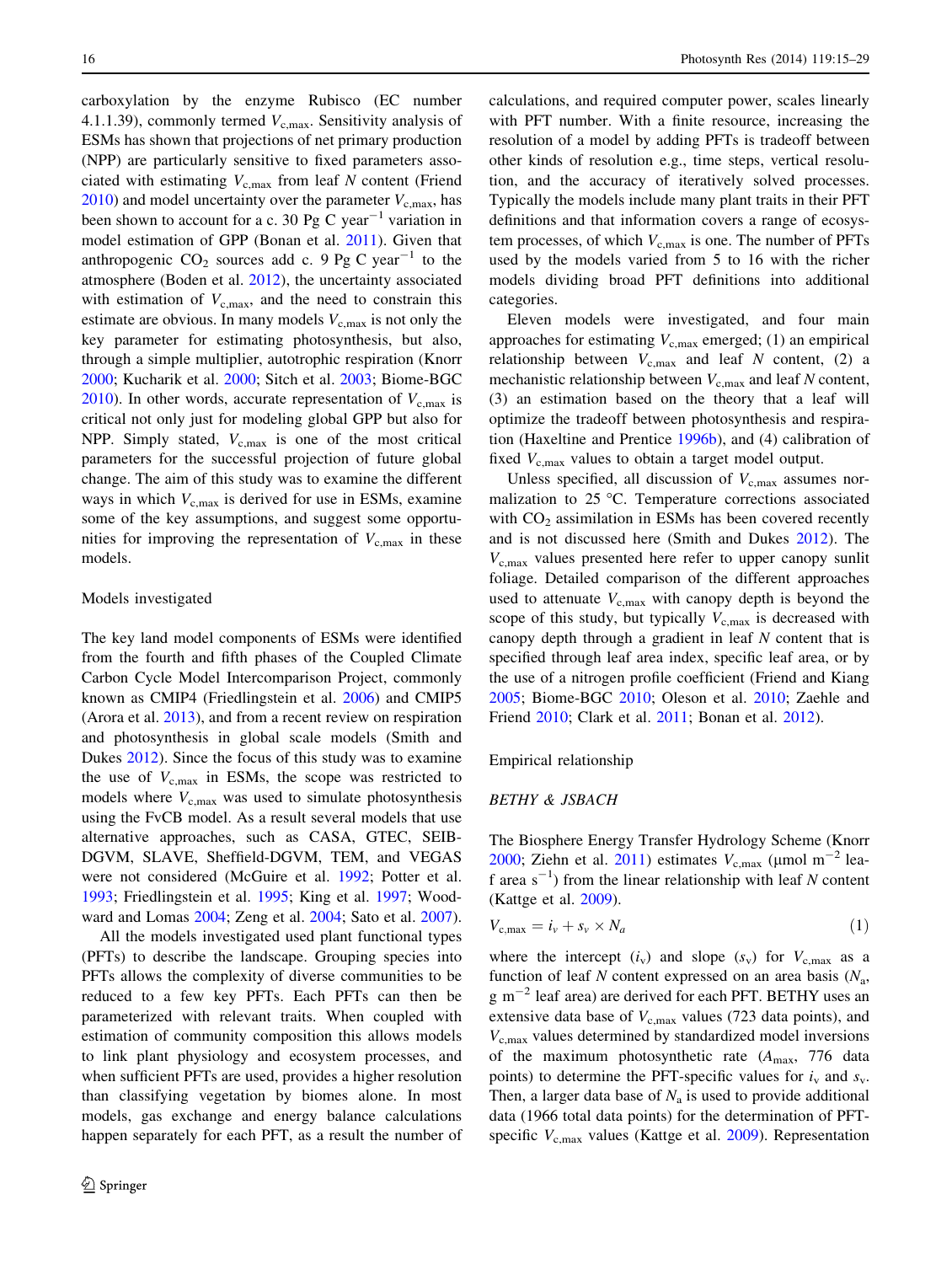<span id="page-2-0"></span>of photosynthesis and estimation of  $V_{\rm c,max}$  in 13 PFTs within the Joint Scheme for Biosphere Atmosphere Coupling in Hamburg (JSBACH) is based on BETHY (Raddatz et al. [2007\)](#page-13-0).

#### Hybrid and HyLand

Hybrid 6.5 (Friend [2010](#page-12-0)) obtains  $V_{c,max}$  by multiplying  $N_a$ by a proportionality coefficient  $n_2$  (Kull and Kruijt [1998](#page-13-0)). The coefficient  $n_2$  (0.23 µmol CO<sub>2</sub> mmol N<sup>-1</sup> s<sup>-1</sup>) was derived from 45 measurements of  $V_{c,max}$  and leaf N made on two tree (Populus tremula, Corylus avellana) and one shrub (Tilia cordata) species (Kull and Niinemets [1998](#page-13-0)). To account for variation in  $n_2$  between PFTs an additional cooefficient,  $n_f$  (photosynthetic N factor or relative photosynthetic capacity parameter) is used to adjust  $n_2$  by  $-10$  to +50 % (Friend and Kiang [2005;](#page-12-0) Friend [2010](#page-12-0)).

$$
V_{\rm c,max} = N_{\rm a} \times n_2 \times n_f \times \frac{1000}{M_N} \tag{2}
$$

where  $M_N$  = molecular mass of N (14 g mol<sup>-1</sup>). Calibration against eddy flux data from mixed rain forest, evergreen forest, deciduous forest, and wheat (Wofsy et al. [1993;](#page-14-0) Goulden et al. [1996;](#page-12-0) Malhi et al. [1998](#page-13-0); Berbigier et al. [2001](#page-12-0); Hanan et al. [2002\)](#page-12-0) provided values for  $n_f$  for some PFTs, but others were estimated based on similarity to the PFTs that were dominant in the flux data calibration. For example, the  $n_f$  for Arctic tundra is estimated as 0.75 $n_f$ deciduous forest  $+0.25n_f$  rain forest (Friend and Kiang [2005\)](#page-12-0). HyLand is a simplified version of the Hybrid model where the representation of photosynthesis, and the derivation of  $V_{c,max}$  are unaltered (Levy et al. [2004\)](#page-13-0).

## O–CN

The O–CN model (Zaehle and Friend [2010\)](#page-14-0) is an extension of ORCHIDEE (described below) that includes key N cycle processes. Unlike ORCHIDEE, O–CN contains an explicit link between  $V_{c,\text{max}}$  and leaf N content. In O–CN,  $V_{c,\text{max}}$  is estimated using the canopy photosynthesis and conductance model employed by Hybrid (Friend and Kiang [2005](#page-12-0)), where the leaf  $N$  content for a given canopy layer is used to estimate the  $V_{c,\text{max}}$  in that layer,

$$
V_{\rm c,max} = n_{f0-CN} \frac{f_{Np}}{f_{Np,ave}} \times \frac{N_{\rm a} \times 1000}{M_N} \tag{3}
$$

where  $n_{fQ-CN}$  (µmol CO<sub>2</sub> mmol N<sup>-1</sup>s<sup>-1</sup>) is a PFT-specific parameter linking  $N_a$  to photosynthetic potential at an average observed leaf N content  $(N_{a,\text{ave}})$  for a specific PFT. Based on the linear relationship describing the amount of N invested in non-photosynthetic processes (Friend et al. [1997\)](#page-12-0) the fraction of leaf  $N$  in the photosynthetic apparatus  $(f_{Np}$ , which includes N partitioned to apparatus associated

with both the light and dark reactions of photosynthesis) for a given  $N_a$  is,

$$
f_{Np} = a_{Np} + b_{Np} \times N_a \tag{4}
$$

where  $a_{Np}$  is the minimum fraction of leaf N associated with photosynthesis,  $a_{Np}$  is set at 0.33 and 0.17 for broad leaf and needle leaf PFTs, respectively (Evans [1989\)](#page-12-0). The slope of the relationship between  $N_a$  and  $f_{Np}$  ( $b_{Np}$ ) is set at 0.0714 (Evans [1989](#page-12-0); Zaehle and Friend [2010](#page-14-0)). The  $f_{Np,\text{ave}}$ is the  $f_{Np}$  for a given PFT where  $N_a = N_{a,ave}$  (Zaehle and Friend [2010\)](#page-14-0). The  $N_{a,ave}$  is calculated from PFT-specific values of SLA (m<sup>2</sup> leaf area C  $g^{-1}$ ), and average leaf N content expressed on a dry mass basis  $(N<sub>m</sub>, %)$ , assuming a C content  $(C_m)$  of 48 % dry mass (Reich et al. [1997](#page-13-0); White et al. [2000;](#page-14-0) Zaehle and Friend [2010\)](#page-14-0).

$$
N_{a,\text{ave}} = \frac{N_{\text{m,ave}}}{\text{SLA}} \tag{5}
$$

O–CN constrains possible  $N_a$  by imposing limitations on the minimum and maximum  $N<sub>m</sub>$  values possible for each PFT. The data set used to parameterize the 12 PFTs for  $N_{\text{m.ave}}$  (White et al. [2000\)](#page-14-0) is the same source that was used to parameterize CLM and Biome-BGC (see below). The data listed by White et al. ([2000\)](#page-14-0) cover a wide range of species with over 150 data entries but there are some important gaps and under-represented PFTs e.g.,  $C_4$  grasses and shrubs.

## **JULES**

The Joint UK Land Environment Stimulator (JULES) model (version 2.2) is coupled to the MOSES 2 land-surface scheme and the TRIFFID dynamic global vegetation model. JULES estimates  $V_{\text{c,max}}$  from leaf N content for five PFTs (Schulze et al. [1994](#page-13-0); Cox [2001](#page-12-0); Clark et al. [2011](#page-12-0)).  $V_{\rm c,max}$  is assumed to be linearly related to leaf nitrogen concentration.

$$
V_{\rm c,max} = n_{\rm e} \times n_{\rm l} \tag{6}
$$

where  $n_1$  is the leaf N content (kg N kg C<sup>-1</sup>) and  $n_e$  is a constant relating leaf N to Rubisco carboxylation capacity that is 0.0008 and 0.0004 mol  $CO_2$  m<sup>-2</sup> s<sup>-1</sup> kg C kgN<sup>-1</sup> for  $C_3$  and  $C_4$  plants, respectively (Cox [2001;](#page-12-0) Clark et al. [2011](#page-12-0)). The values for  $n_e$  were derived from assumptions and regressions in Schulze et al. ([1994\)](#page-13-0) and are elucidated below,

$$
n_{\rm e} = C_{\rm m} \times S_{R1} \times S_{R2} \times S_{R3} \times S_{A2} \times 0.001\tag{7}
$$

where the fraction of leaf dry matter in the form of C  $(C_m)$ is 0.4. The regression slopes  $S_{R1}$ ,  $S_{R2}$ , and  $S_{R3}$ , (0.3012, 2.996, and 1.048, respectively) empirically link observations of leaf N concentration to maximum stomatal conductance, maximal stomatal conductance to maximum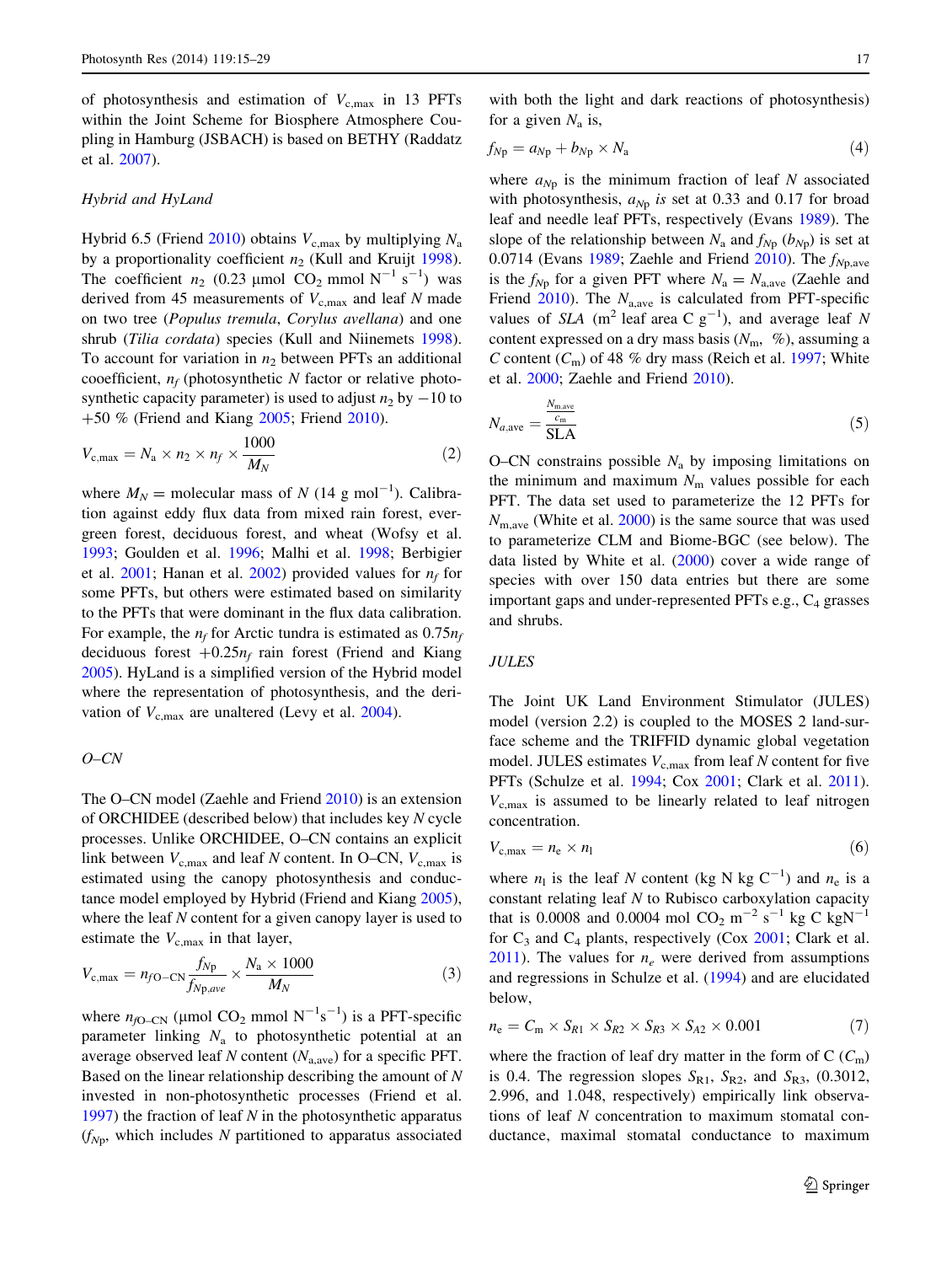<span id="page-3-0"></span>surface conductance, and maximimum surface conductance to maximum surface assimilation rate (Fig. 3 in Schulze et al. [1994](#page-13-0)). The data sets used to generate the regressions described above are extensive and were compiled from over 50 studies and included data from over 200 species covering all major biomes. The theory behind the link between leaf, canopy, and ecosystem fluxes is described in detail by Schulze et al. [\(1994](#page-13-0)). The final assumption,  $S_{A2}$ , is that the maximum surface assimilation rate is 0.5  $V_{\rm c,max}$ for  $C_3$  plants and equal to  $V_{c,max}$  for  $C_4$  plants.

In the Hadley Centre technical note that describes TRIFFID (Cox [2001\)](#page-12-0), the values for  $n_1$  are derived from Schulze et al. [\(1994](#page-13-0)) as described above. In the more recent description of JULES (Clark et al.  $2011$ ), the values for  $n_1$ from Schulze et al. ([1994\)](#page-13-0) have been updated. This was the result of a model calibration exercise where JULES was coupled to the atmospheric model as part of HadGEM2-ES (the Earth System version of the Met Office Hadley Centre HadGEM2 model) and various parameter values were changed to match observed vegetation distribution, carbon stores, and fluxes (Clark, personnel communication). The resulting updated values for  $V_{c,max}$  in JULES are smaller for 4 of the 5 PFTs when compared to the values in the previous model description (Cox [2001](#page-12-0)) this is most marked for the shrub PFT, where  $V_{\text{c,max}}$  is 50 % smaller.

#### Mechanistic relationship

## Biome-BGC and the Community Land Model

Biome-BGC version 4.2 and the Community Land Model (CLM) version 4.0 (Biome-BGC [2010](#page-12-0); Oleson et al. [2010\)](#page-13-0) estimate  $V_{\rm c,max}$  using a more mechanistic approach that is constrained by constants associated with the structure, function, and amount of Rubisco in the leaf. CLM estimates  $V_{\text{c,max}}$  from PFT-specific parameters of  $N_{\text{a}}$  and the fraction of that N invested in Rubisco ( $F_{\text{LNR}}$ , g N in Rubisco  $g^{-1}$  N).  $F_{NR}$  is the mass ratio of total Rubisco molecular mass to N in Rubisco (g Rubisco  $g^{-1}$  N in Rubisco). The specific activity of Rubisco at 25 °C ( $\alpha_{R25}$ ,  $\mu$ mol CO<sub>2</sub> g<sup>-1</sup> Rubisco s<sup>-1</sup>) is set at 60  $\mu$ mol CO<sub>2</sub> g<sup>-1</sup> Rubisco  $s^{-1}$  (Woodrow and Berry [1988](#page-14-0)). Recently, canopy processes in CLM were updated but the derivation of  $V_{\rm c,max}$ as described by Eq. 8 and the values for the fixed parameters in that equation are unaltered in the revised model (Bonan et al. [2011](#page-12-0), [2012](#page-12-0)).

$$
V_{\rm c,max} = N_{\rm a} \times F_{\rm LNR} \times F_{\rm NR} \times \alpha_{\rm R25} \tag{8}
$$

The value for  $N_a$  is derived from PFT-specific variables for the leaf C:N ratio ( $CN_L$ , gC  $g^{-1}N$ ) and the SLA.

$$
N_{\rm a} = \frac{1}{CN_{\rm L} \times \text{SLA}}\tag{9}
$$

The parameters used for the different PFTs in CLM are provided in a technical note (Oleson et al. [2010](#page-13-0)) and derived from the parameterization used in Biome-BGC (White et al. [2000](#page-14-0)). Due to insufficient data from which to parameterize  $F_{\text{LNR}}$ , White et al. ([2000\)](#page-14-0) calculated  $F_{\text{LNR}}$  from a review of  $V_{c,max}$  values in 109 species (Wullschleger [1993](#page-14-0)), and their own data sets for SLA and  $CN_L$  following Eq. 8. Shrub  $F_{\text{LNR}}$  was based on hot shrubs only and set to the value for evergreen needle leaf forest. The  $F_{LNR}$  for deciduous needle leaf forest was set to match that used for deciduous broad leaf forest, and the  $F_{\text{LNR}}$  for evergreen needle leaf forests was increased by one standard deviation because the measurement temperatures were generally lower than for other biomes (PFT nomenclature follows White et al. [2000](#page-14-0)).

Biome-BGC (v4.2) calculates  $V_{c,\text{max}}$  using a mathematically identical method to CLM (Thornton et al. [2002](#page-14-0); Biome-BGC [2010\)](#page-12-0). BIOME-BGC is typically run with six PFTs (Wang et al. [2011](#page-14-0)) parameterized as described by White et al. ([2000\)](#page-14-0).

$$
V_{\rm c,max} = N_{\rm a} \times F_{\rm LNR} \times 7.16 \times \text{ACT}
$$
 (10)

where 7.16 is the mass ratio of total Rubisco molecular mass to N in Rubisco (equivalent to  $F_{\text{NR}}$  in CLM) and  $ACT$ is the specific activity of Rubisco, equivalent to  $\alpha_{R25}$  in CLM and also derived from the same kinetic constants (Woodrow and Berry [1988](#page-14-0)). Leaf  $N_a$  content is a function of the user-defined ratio of C:N and SLA as described above for CLM (Eq. 9).

The CLM includes a full prognostic N cycle, referred to as CLM–CN which introduces a down regulation of canopy photosynthesis based on the availability of mineral N to support new growth which impacts  $V_{\rm c,max}$  through changes in  $CN<sub>L</sub>$ . A prescribed PFT-specific N availability factor,  $f(N)$ , was derived so that simulated photosynthetic rate was comparable to the realized rate when the CN module was active. This allows CLM to run with the biogeochemistry module  $(CN)$  turned off, but still represent the impact of N availability on photosynthesis (Oleson et al. [2010](#page-13-0)). Adjustment of standard CLM  $V_{c,max}$  values with  $f(N)$ decreases  $V_{\text{c,max}}$  by 17–40 %.

$$
V_{\rm c,max-CN} = V_{\rm c,max} \times f(N) \tag{11}
$$

Optimization of resources

$$
LPJ
$$

The Lund-Potsdam-Jena model (Sitch et al. [2003](#page-13-0)) calculates GPP for 10 PFTs following the approach used in BIOME3 (a predecessor to Biome-BGC that uses a different approach to estimate  $V_{c,\text{max}}$ ), where GPP is calculated as a function of absorbed photosynthetically active radiation (APAR) based on an alternative version of the FvCB model (Haxeltine and Prentice [1996a](#page-12-0)). A fixed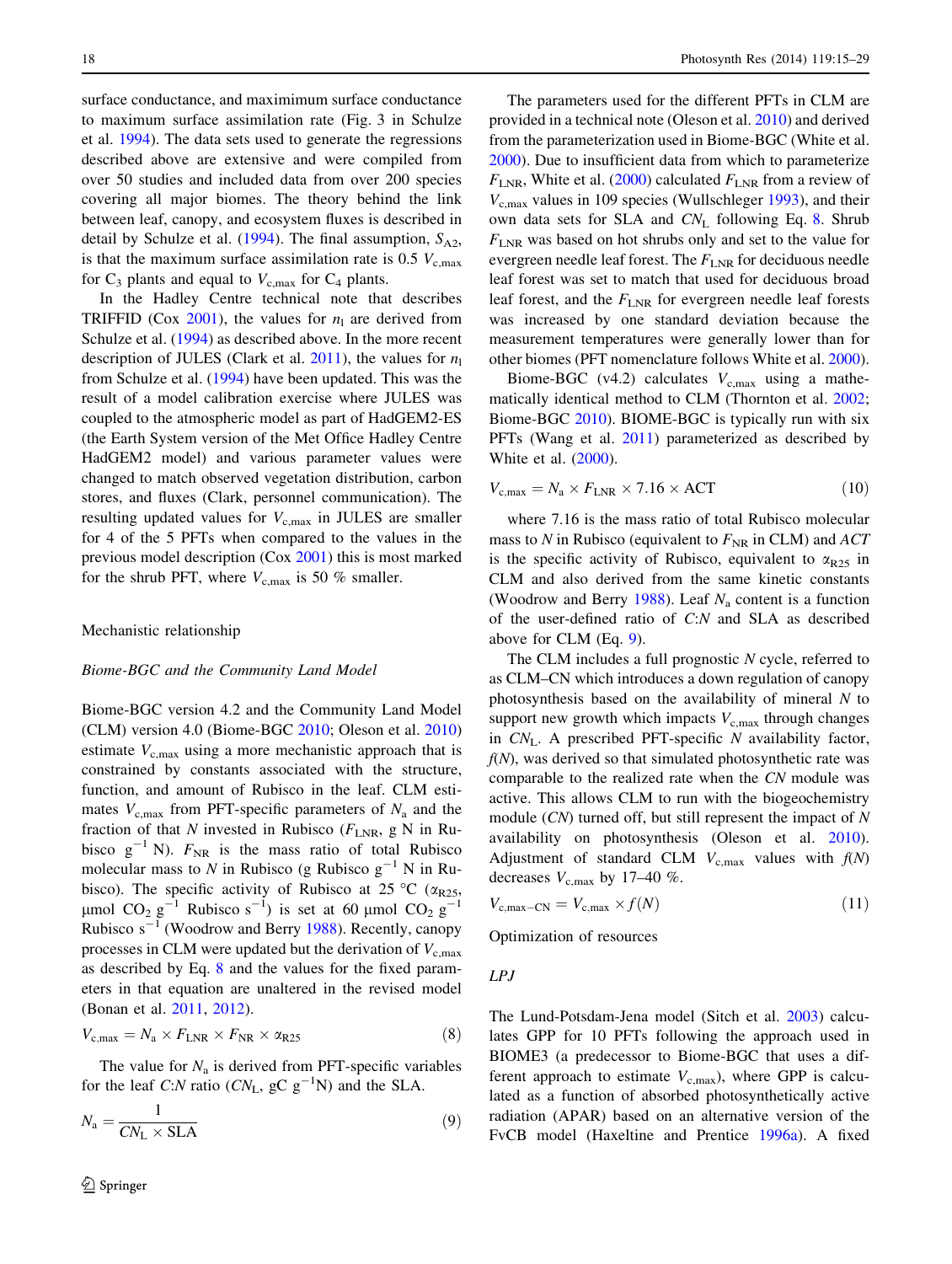$V_{\rm c,max}$  is not prescribed for each PFT but is calculated using an optimization algorithm which is described in detail elsewhere (Haxeltine and Prentice [1996b\)](#page-12-0). Succinctly,  $V_{c,max}$  is calculated to obtain the highest net  $CO<sub>2</sub>$  uptake based on tradeoff between the advantage of having a high Rubisco activity versus the respiratory cost of maintaining it. A high net photosynthetic rate at a high APAR can be achieved by having a high  $V_{c,\text{max}}$ , but the respiratory cost is relatively high at low APAR and low  $CO<sub>2</sub>$  uptake. Thus for any APAR there is an optimal investment in Rubisco that produces the highest net photosynthetic rate. The algorithm also accounts for photoperiod, and leaf age in conifers (Haxeltine and Prentice [1996a,](#page-12-0) [b](#page-12-0); Sitch et al. [2003\)](#page-13-0). LPJ also includes a global dynamic N model with full interaction with C, N and water cycles (Xu and Prentice [2008\)](#page-14-0).

## IBIS

The Integrated Biosphere Simulator (IBIS) version 2 (Foley et al. [1996;](#page-12-0) Kucharik et al. [2000\)](#page-13-0) proscribes constant values of  $V_{\rm c,max}$  at 15 °C for 12–15 PFTs. In the original IBIS,  $V_{\text{c,max}}$  was estimated by predicting the maximum  $V_{c,max}$  (without water stress or N limitation) possible that maintains an optimal balance between gross and maintenance respiration as described above for LPJ (Haxeltine and Prentice [1996b](#page-12-0)). This dynamic prediction of  $V_{c,\text{max}}$  was dropped from IBIS-2 for the sake of simplicity. The values used in IBIS-2 are for upper canopy sun lit foliage. The source of these values is unclear. Because IBIS-2 did not use the optimization procedure implemented in IBIS (Haxeltine and Prentice [1996b\)](#page-12-0) a new approach was adopted where the photosynthetic rate of upper canopy foliage was scaled in proportion to the APAR within it (Kucharik et al. [2000\)](#page-13-0). In this study, the values of  $V_{c,\text{max}}$  at 15 °C were adjusted to 25 °C for model comparison (Bernacchi et al. [2001\)](#page-12-0).

## **ORCHIDEE**

The Organizing Carbon and Hydrology in Dynamic Ecosystems model (Krinner et al. [2005\)](#page-13-0) represents photosynthesis in a sub model, STOMATE (Saclay Toulouse Orsay Model for the Analysis of Terrestrial Ecosystems). OR-CHIDEE has 12 PFTs which are parameterized following LPJ (Sitch et al. [2003](#page-13-0)), but the approach for parameterizing  $V_{c,max}$  is different. Each PFT has a prescribed optimum photosynthesis temperature  $(T_{opt})$  and a corresponding  $V_{\rm c,max}$ opt (unstressed,  $V_{\rm c,max}$  measured at optimum temperature). The  $T_{\text{opt}}$  for  $C_3$  grasses and  $C_3$  crops is calculated as a function of multiannual mean temperature for  $C_3$ grasses to account for the presence of these PFTs in a large range of ecosystems.  $V_{\text{c,max}}$  opt is adjusted to account for changes in carboxylation capacity with leaf age and canopy

position, neither adjustment is explicitly linked to leaf N content (Johnson and Thornley [1984](#page-12-0); Ishida et al. [1999](#page-12-0)). The source of the values for  $V_{\rm c,max}$  opt is unclear. In this study values for  $V_{\text{c,max}}$ opt were adjusted to 25 °C to facilitate comparison with other models (Bernacchi et al. [2001](#page-12-0)).

Model calibration

#### AVIM

The Atmosphere-Vegetation Interaction Model (AVIM) is the land carbon cycle component of the Beijing Climate Center model. The AVIM model calculates a temperature corrected  $V_{\text{c,max}}$ , as a function of nitrogen concentration and soil moisture (Lu and Ji [2006\)](#page-13-0).

$$
V_{\rm c,max-N_{w_s}} = V_{\rm c,max} \times f(N) \times f(w_s)
$$
 (12)

Calculation of  $V_{c,max}$  in AVIM is based on CLM3, where  $V_{\rm c,max-Nws}$  is the value of  $V_{\rm c,max}$  following correction for N and water availability. Both  $f(N)$  and  $f(w_s)$  are heuristic functions ranging from 0 to 1, where 1 is no limitation on  $V_{\rm c,max}$  due to nitrogen limitation or soil moisture availability, respectively (Ji [1995](#page-12-0); Bonan [1996;](#page-12-0) Sellers et al. [1996](#page-13-0); Lu and Ji  $2006$ ). In CLM3,  $V_{c,max}$  values were obtained from published estimates (Wullschleger [1993](#page-14-0); Kucharik et al. [2000;](#page-13-0) Oleson et al. [2004\)](#page-13-0). Currently  $V_{c,max}$ . <sub>Nws</sub> is not corrected for N availability, i.e.,  $f(N) = 1$ , because estimates of  $V_{c,max}$  already account for potential N limitation (Bonan [1996\)](#page-12-0). The function adjusting  $V_{\text{c,max}}$ for water availability,  $f(w_s)$ , is also set to 1, i.e., no limi-tation (Bonan [1996\)](#page-12-0). Therefore both  $f(N)$  and  $f(w<sub>s</sub>)$  are essentially unused, and parameterization of AVIM is purely through a user-defined parameter. Although AVIM uses the same PFT definitions as CLM3 (Oleson et al.  $2004$ ) the values for  $V_{c,max}$  were calibrated with remotely sensed estimates of GPP and through the Ecosystem Model-Data Intercomparison project, estimates of NPP (Ji, personal communication). This calibration adjusted CLM3  $V_{\text{c,max}}$  values by  $-15$  to  $+353$  %.

#### **CTEM**

The photosynthesis sub-module used in the Canadian Terrestrial Ecosystem Model (CTEM 1.0) is implemented as in the Simple Biosphere Model 2 (SiB2), where  $V_{c,max}$  is an input parameter that is varied for different model applications (Sellers et al. [1996;](#page-13-0) Arora [2003;](#page-11-0) Arora and Boer [2010](#page-11-0)). When used in the Canadian Center for Climate Modeling and Analysis Earth System Model, CTEM is parameterized with nine PFTs. For CTEM 1.0 values for  $V_{c,max}$  were derived from unspecified sources and then tuned to reproduce observed global spatial patterns in GPP.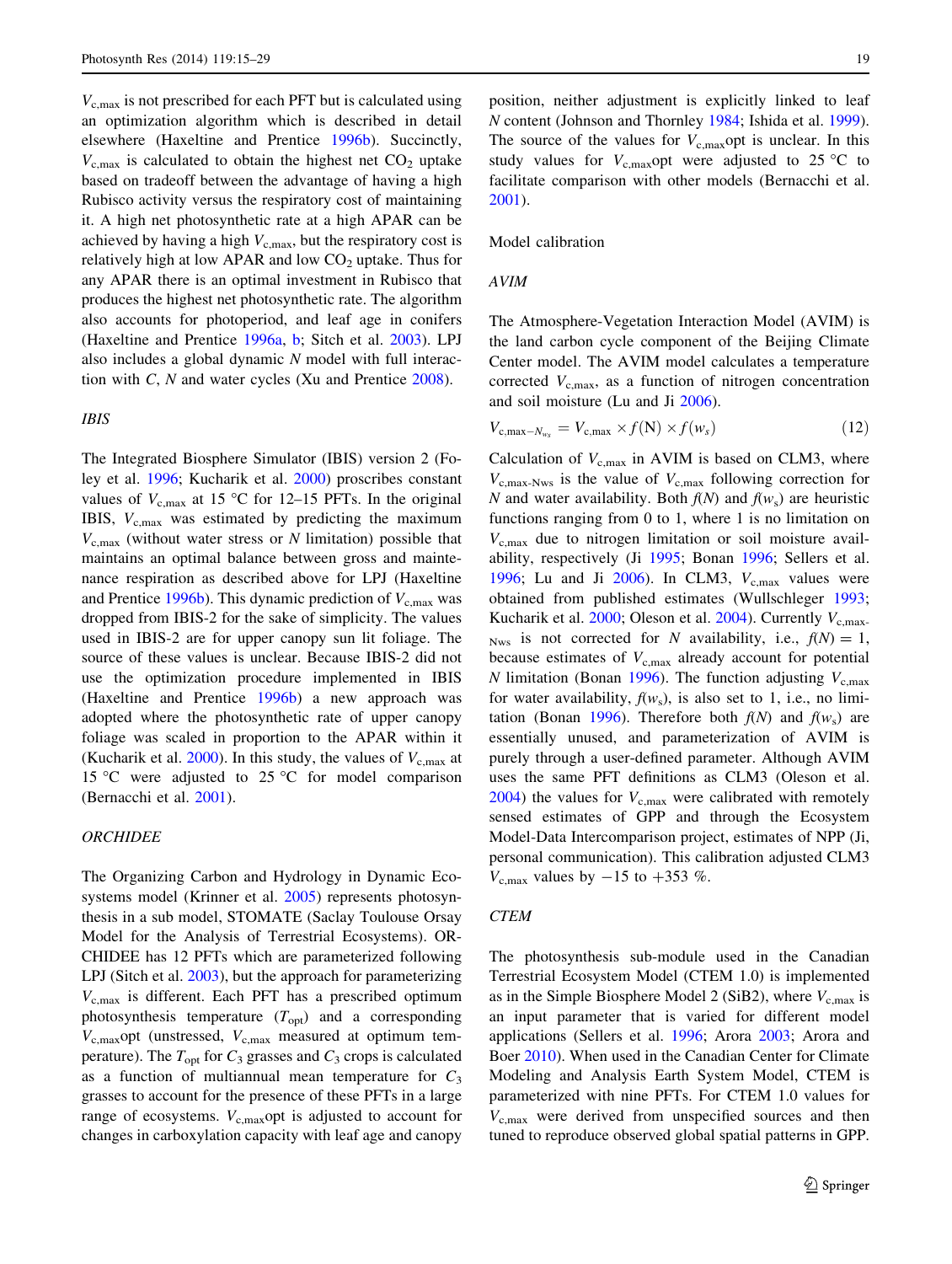An updated parameterization (CTEM 1.1, Arora, personal communication) is based on published PFT-specific values of  $V_{c,max}$  (Scholze et al. [2007;](#page-13-0) Kattge et al. [2009](#page-12-0)) which are subsequently calibrated to match site level or global estimates of productivity and NPP/GPP ratios (Luyssaert et al. [2007;](#page-13-0) Zhang et al. [2009;](#page-14-0) Beer et al. [2010\)](#page-12-0). In most cases, calibration occurs within the standard deviations of the estimates for  $V_{c,max}$  listed by Kattge et al. ([2009\)](#page-12-0).

## Representation of  $V_{c,max}$  by PFTs

Due to lack of clarity in model descriptions or the approach taken to model  $V_{c,\text{max}}$ , PFT-specific values for  $V_{c,\text{max}}$  were not readily available for all models, so where possible this information was obtained directly from the modeling groups. Ten PFT data sets were identified for  $V_{\rm c,max}$ (Table [1](#page-6-0)). Of these, a range (5–16) of PFTs was used to represent the terrestrial biosphere. However, in several models the same  $V_{c,max}$  is used to represent a number of PFTs so the range of  $V_{c,max}$  values is typically smaller. Figure [1](#page-8-0) shows the range of  $V_{\rm c,max}$  values from the models in Table [1](#page-6-0) conflated into 16 common PFT definitions. There is considerable variation between the values of  $V_{c,max}$  used to represent a given PFT. Across all PFTs the average range of  $V_{\text{c,max}}$  values was  $-46$  to  $+77$  % of the PFT mean. The range of  $V_{c,max}$  values used to parameterize evergreen and deciduous trees in the tropics was particularly large, and only 4 models included a PFT for Arctic vegetation.

#### Model parameters and assumptions

The models outlined above have both PFT-specific parameters and fixed parameters, in the algorithms used to estimate  $V_{\rm c,max}$ . Some also include PFT-specific coefficients that are used to adjust fixed parameters. The aim of the next section is to examine the assumptions underlying the values that are used for fixed parameters, and where possible, offer suggestions for improvements.

## Leaf traits

Many of the models include leaf traits in their estimation of  $V_{\rm c,max}$ . These traits have traditionally been obtained from the literature or from private data bases. The TRY database now offers a central portal through which to access global plant trait data from many sources (Kattge et al. [2011](#page-12-0)). As awareness, confidence and data submission to TRY grows it is hoped that ESMs can use the large amount of trait data to constrain input parameters, or at least agree to use the same numbers. Improved parameterization of a leaf level model using trait databases has been shown to constrain estimates of photosynthesis, which suggests that this approach could also be used effectively to parameterize ESMs (Ziehn et al. [2011](#page-14-0)). In addition, well-established correlations among leaf traits, that include SLA, and  $N_a$ , can be used to markedly reduce model uncertainty when multitrait covariance is incorporated into the models (Wang et al. [2012](#page-14-0)).

Currently different sources of trait data are used, resulting in variation among model input. For example, leaf C content  $(C_m, \mathcal{C})$  is a fixed parameter in some models but varies from 40 to 50 % (JULES, O–CN, Biome-BGC). The variation in  $N_a$  is also substantial. The six models reporting sufficient information to calculate  $N_a$  for two commonly defined PFTs show that for temperate broadleaf deciduous trees the PFT defined  $N_a$  ranged from 1.03 to 1.73 g m<sup>-2</sup> and in  $C_3$  grasses ranged from 0.82 to 1.74 g m<sup>-2</sup> (BE-THY, Biome-BGC, CLM, Hybrid, JULES, O–CN).

Metadata associated with traits will be important for accurate scaling and modeling. For example  $N_a$  may be derived from an entire leaf, a lamina, or a lamina section. When linking  $N_a$  to a photosynthetic parameter the most appropriate measurement of  $N_a$  will come from the section of leaf enclosed by the gas exchange cuvette, which may not include large veins. Scaling this relationship to the leaf in the most accurate way would require estimates of  $N_a$ based on the entire lamina, whereas modeling construction costs of foliage would require the petiole to be included in the estimate. The parameter  $V_{c,max}$  is subject to even more confounding variables, these include: photoperiod length, time of day, day of year, the measurement protocol, subsequent modeling approaches, and temperature corrections (Bernacchi et al. [2001;](#page-12-0) Wilson et al. [2000;](#page-14-0) Long and Bernacchi [2003](#page-13-0); Xu and Baldocchi [2003;](#page-14-0) Ethier and Livingston [2004](#page-12-0); Gu et al. [2010](#page-12-0); Bauerle et al. [2012;](#page-12-0) Smith and Dukes [2012\)](#page-13-0). This poses a real challenge to databases. A possible solution to the problem of post measurement variation in modeling  $V_{c,\text{max}}$  was recently offered (Gu et al. [2010](#page-12-0)). They established a service-in-exchange-for-datasharing website where they provide analysis of leaf gas exchange measurements and in return the gas exchange data used to compute  $V_{\rm c,max}$  are stored and made freely available to the community. In time this project may offer the chance to re-compute large data sets using common protocols.

#### The fraction of leaf N invested in Rubisco  $(F_{LNR})$

Of central importance to modeling photosynthesis and linking that estimation to the  $N$  cycle is the link between  $V_{\text{c,max}}$  and leaf N content. In CLM and Biome-BGC, the PFT-specific parameter  $F_{\text{LNR}}$  (Eq. [8](#page-3-0) and [10](#page-3-0)) sets potential rates of carboxylation as a function of leaf N content, and is a dominant control on photosynthesis. A recent sensitivity analysis of 80 CLM input parameters identified the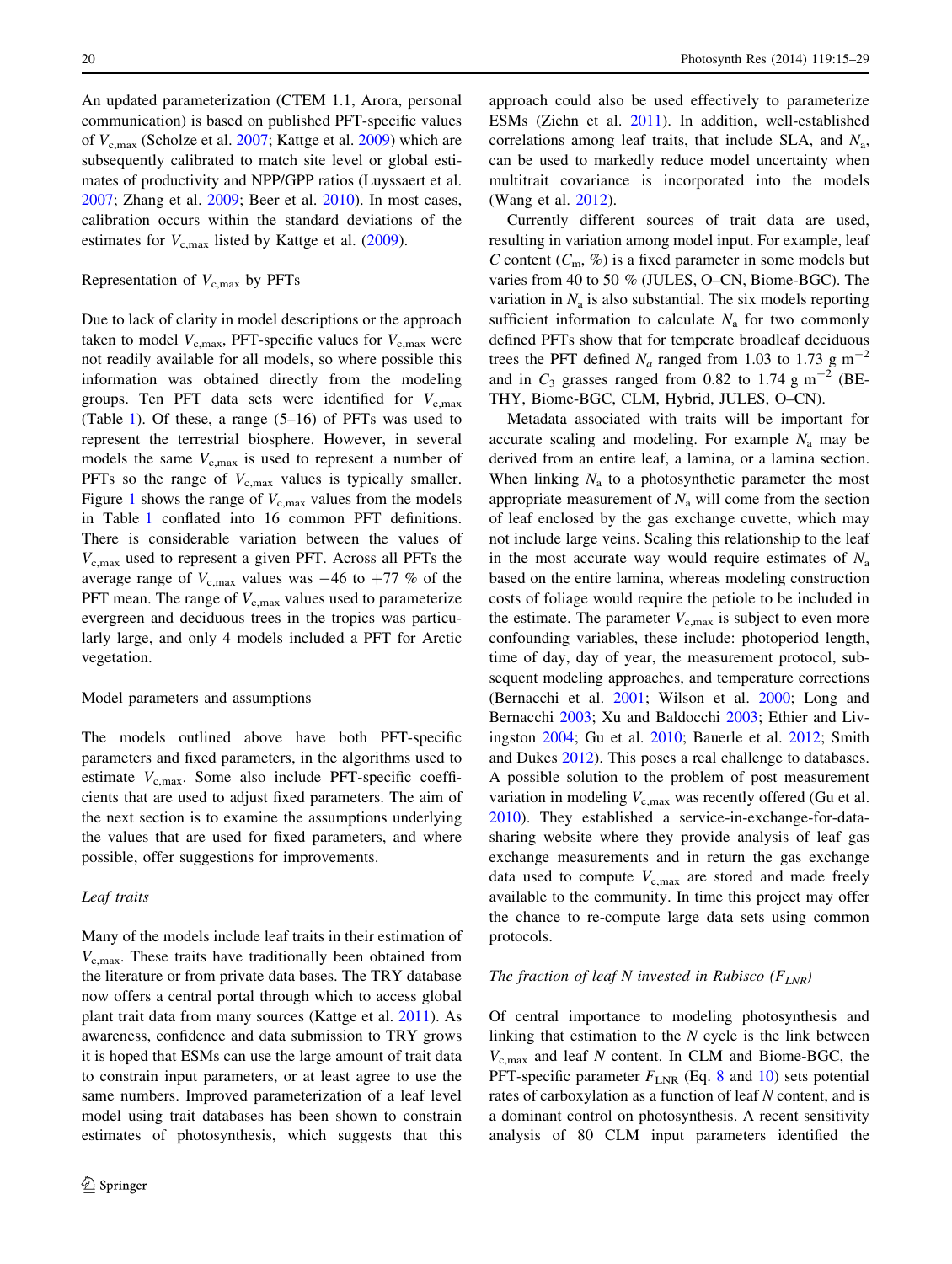<span id="page-6-0"></span>**Table 1** Values of  $V_{c,max}$  at 25 °C for the plant functional types (PFTs) listed in the models investigated

| Model        | Plant functional type                                                     | $V_{\rm c,max}$ (µmol m <sup>-2</sup> s <sup>-1</sup> ) |
|--------------|---------------------------------------------------------------------------|---------------------------------------------------------|
| <b>AVIM</b>  | Needle leaf evergreen temperate tree                                      | 60                                                      |
|              | Needle leaf evergreen boreal tree                                         | 58                                                      |
|              | Needle leaf deciduous boreal tree                                         | 68                                                      |
|              | Broad leaf evergreen tropical tree                                        | 64                                                      |
|              | Broad leaf evergreen temperate tree                                       | 68                                                      |
|              | Broad leaf deciduous tropical tree                                        | 56                                                      |
|              | Broad leaf deciduous temperate tree                                       | 60                                                      |
|              | Broad leaf deciduous boreal tree                                          | 65                                                      |
|              | Broad leaf evergreen shrub                                                | 60                                                      |
|              | Broad leaf deciduous temperate shrub                                      | 52                                                      |
|              | Broad leaf deciduous boreal shrub                                         | 56                                                      |
|              | $C_3$ arctic grass                                                        | 55                                                      |
|              | $C_3$ non-arctic grass                                                    | 40                                                      |
|              | $C_4$ grass                                                               | 25                                                      |
|              | Crop                                                                      | 55                                                      |
| <b>BETHY</b> | Tropical tree (oxisols)                                                   | 28                                                      |
|              | Tropical tree (non-oxisols)                                               | 36                                                      |
|              | Temperate broad leaf evergreen tree                                       | 58                                                      |
|              | Temperate broad leaf deciduous trees                                      | 54                                                      |
|              | Evergreen coniferous forest                                               | 58                                                      |
|              | Deciduous coniferous trees                                                | 36                                                      |
|              | Evergreen shrubs                                                          | 65                                                      |
|              | Deciduous shrubs                                                          | 65                                                      |
|              | $C_3$ grass                                                               | 71                                                      |
|              | $C_4$ grass                                                               | 20                                                      |
|              | Tundra vegetation                                                         | 20                                                      |
|              | Crops                                                                     | 90                                                      |
| Biome-BGC    | Evergreen needle leaf forest                                              | 34                                                      |
|              | Evergreen broad leaf forest                                               | 51                                                      |
|              | Deciduous broad leaf forest                                               | 47                                                      |
|              | $C_3$ grass                                                               | 60                                                      |
|              | $C_4$ grass                                                               | 60                                                      |
|              | Shrub                                                                     | 34                                                      |
| CLM          | Needle leaf evergreen tree-temperate                                      | 44 (61)                                                 |
|              |                                                                           | 42 (54)                                                 |
|              | Needle leaf evergreen tree-boreal<br>Needle leaf deciduous tree-boreal    | 45 (57)                                                 |
|              |                                                                           | 59 (72)                                                 |
|              | Broad leaf evergreen tree-tropical<br>Broad leaf evergreen tree-temperate | 51 (72)                                                 |
|              | Broad leaf deciduous tree-tropical                                        | 34 (52)                                                 |
|              |                                                                           |                                                         |
|              | Broad leaf deciduous tree-temperate                                       | 33 (52)                                                 |
|              | Broad leaf deciduous tree-boreal                                          | 36(52)<br>44 (72)                                       |
|              | Broad leaf evergreen shrub-temperate                                      |                                                         |
|              | Broad leaf deciduous shrub-temperate                                      | 31 (52)                                                 |
|              | Broad leaf deciduous shrub-boreal                                         | 39 (52)                                                 |
|              | $C_3$ Arctic grass                                                        | 35(52)                                                  |
|              | $C_3$ grass                                                               | 31 (52)                                                 |
|              | $C_4$ grass                                                               | 33 (52)                                                 |
|              | Crop 1                                                                    | 35(57)                                                  |
|              | Crop 2                                                                    | 35(57)                                                  |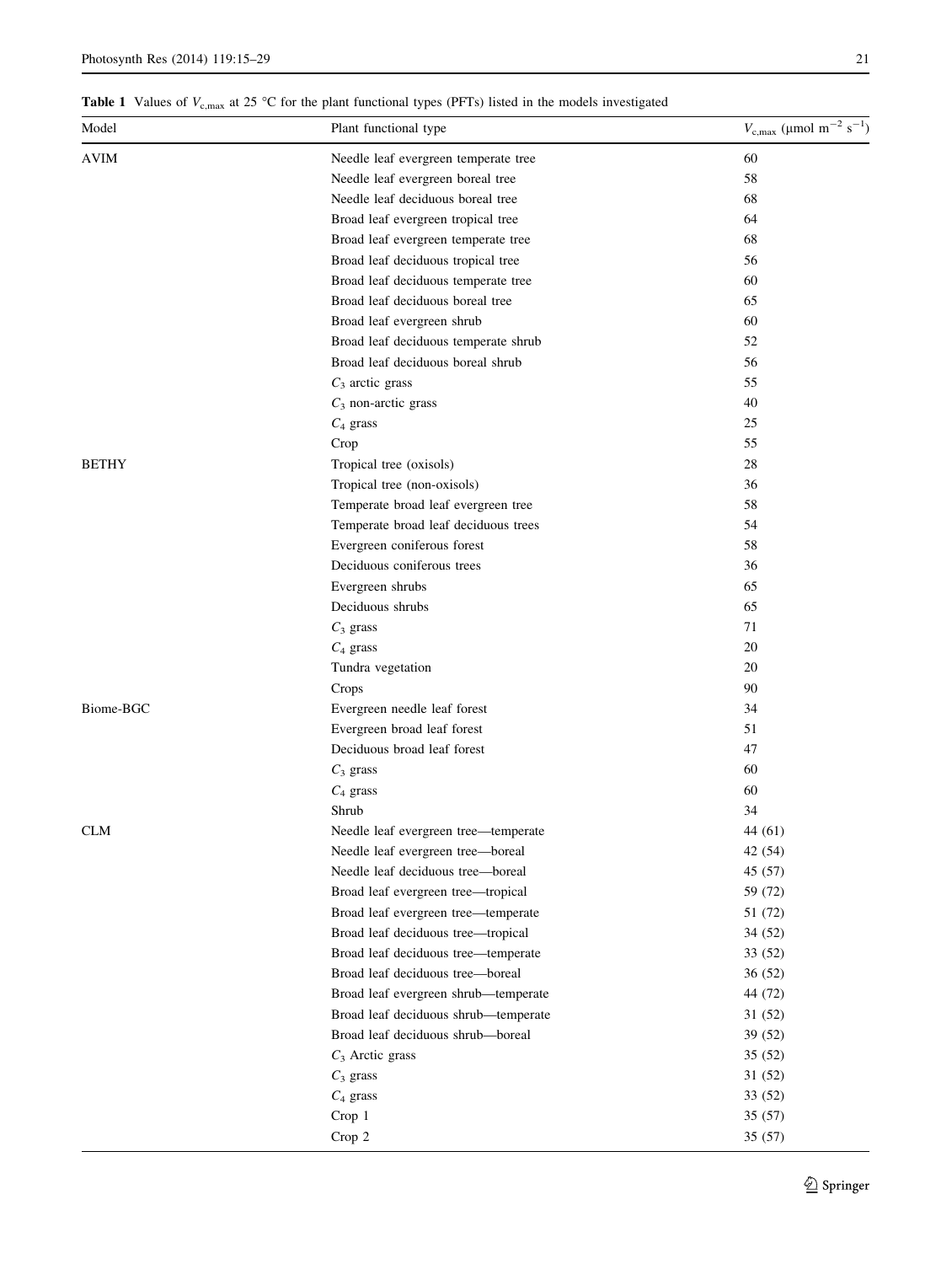Table 1 continued

| Model       | Plant functional type                 | $V_{\rm c,max}$ (µmol m <sup>-2</sup> s <sup>-1</sup> ) |
|-------------|---------------------------------------|---------------------------------------------------------|
| <b>CTEM</b> | Needle leaf evergreen                 | 50 (35)                                                 |
|             | Needle leaf deciduous                 | 70 (40)                                                 |
|             | Broad leaf evergreen                  | 35(51)                                                  |
|             | Broad leaf deciduous-cold             | 65 (67)                                                 |
|             | Broad leaf deciduous-dry              | 65 (40)                                                 |
|             | $C_3$ crop                            | 80 (100)                                                |
|             | $C_4$ crop                            | 40 (40)                                                 |
|             | $C_3$ grass                           | 70 (75)                                                 |
|             | $C_4$ grass                           | 30(15)                                                  |
| Hybrid      | Tundra                                | 37                                                      |
|             | Grassland                             | $20\,$                                                  |
|             | Shrub                                 | 51                                                      |
|             | Woodland                              | $22\,$                                                  |
|             | Deciduous                             | 31                                                      |
|             | Evergreen                             | 43                                                      |
|             | Rain forest                           | 49                                                      |
|             | Crops                                 | 53                                                      |
| IBIS        | Tropical broad leaf evergreen         | 163                                                     |
|             | Tropical broad leaf drought-deciduous | 163                                                     |
|             | Temperate broad leaf evergreen        | 100                                                     |
|             | Temperate conifer evergreen           | 75                                                      |
|             | Temperate broad leaf cold deciduous   | 75                                                      |
|             | Boreal conifer evergreen              | 63                                                      |
|             | Boreal broad leaf cold-deciduous      | 75                                                      |
|             | Boreal conifer cold deciduous         | 75                                                      |
|             | Evergreen shrub                       | 69                                                      |
|             | Cold-deciduous shrub                  | 69                                                      |
|             | Cool grass                            | 63                                                      |
|             | Warm grass                            | 38                                                      |
| JULES       | Broad leaf tree                       | 37                                                      |
|             | Needle leaf tree                      | 26                                                      |
|             | $C_3$ grass                           | 58                                                      |
|             | $C_4$ grass                           | 24                                                      |
|             | Shrub                                 | 48                                                      |
| O-CN        | Tropical broad leaved evergreen       | 24                                                      |
|             | Tropical broad leaved rain green      | 20                                                      |
|             | Temperate needle leaved evergreen     | 17                                                      |
|             | Temperate broad leaved evergreen      | 59                                                      |
|             | Temperate broad leaved summer green   | 20                                                      |
|             | Boreal needle leaved evergreen        | 17                                                      |
|             | Boreal broad leaved summer green      | 20                                                      |
|             | Boreal needle leafed summer green     | 27                                                      |
|             | $\mathcal{C}_3$ herbaceous            | 20                                                      |
|             | $C_4$ herbaceous                      | 13                                                      |
|             | $C_3$ crop                            | 20                                                      |
|             | $C_4$ crop                            | 13                                                      |
|             | Tropical broad leaf evergreen trees   | 18                                                      |
| ORCHIDEE    | Tropical broad leaf rain green trees  | $22\,$                                                  |
|             |                                       |                                                         |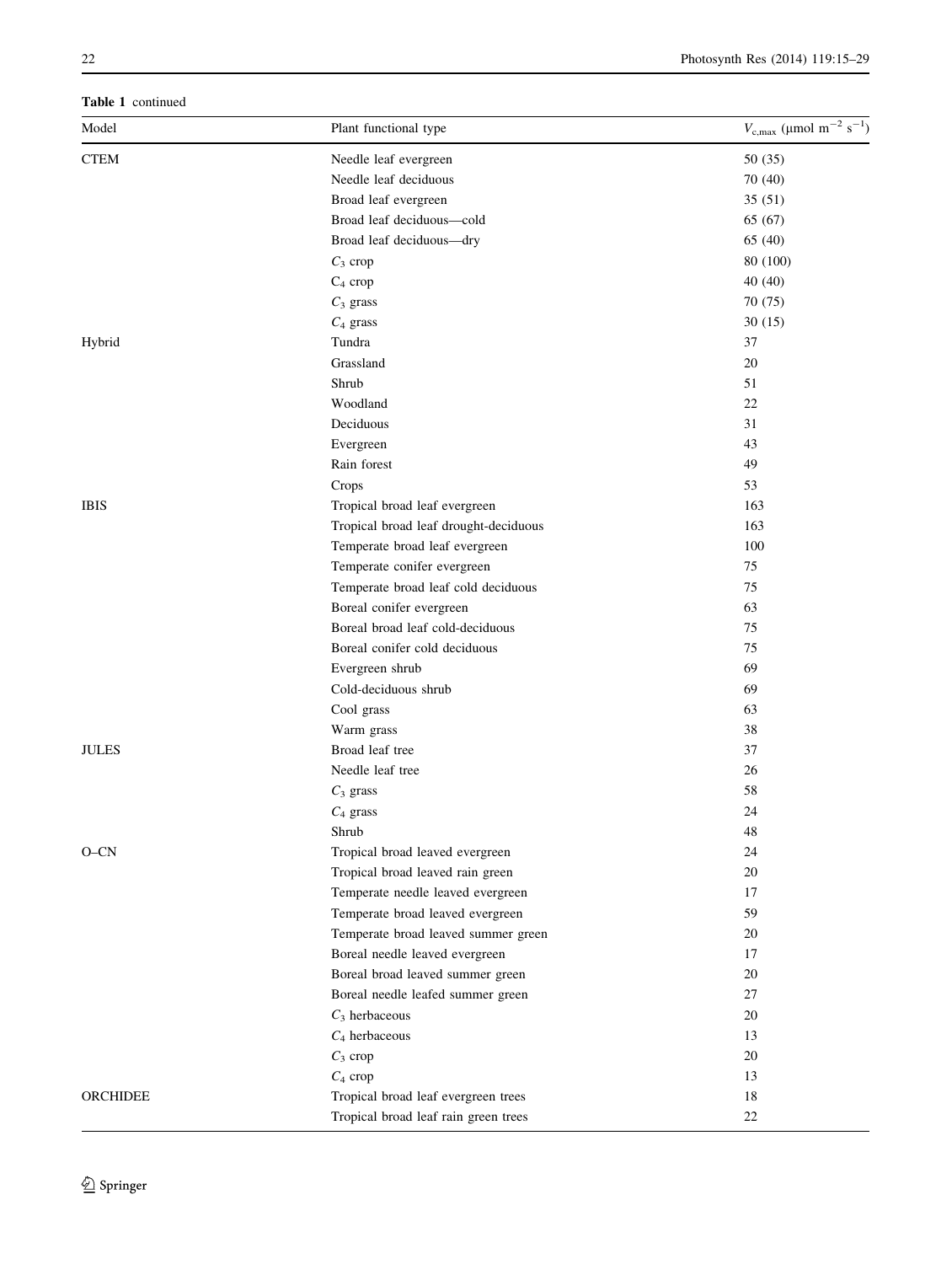#### <span id="page-8-0"></span>Table 1 continued

| Model | Plant functional type                   | $V_{\rm c,max}$ (µmol m <sup>-2</sup> s <sup>-1</sup> ) |
|-------|-----------------------------------------|---------------------------------------------------------|
|       | Temperate needle leaf evergreen trees   | 32                                                      |
|       | Temperate broad leaf evergreen trees    | 21                                                      |
|       | Temperate broad leaf summer green trees | 29                                                      |
|       | Boreal needle leaf evergreen trees      | 38                                                      |
|       | Boreal broad leaf summer green trees    | 38                                                      |
|       | Boreal needle leaf summer green trees   | 28                                                      |
|       | Natural $C_3$ grass                     | 56                                                      |
|       | Natural $C_4$ grass                     | 28                                                      |
|       | Agricultural $C_3$ grass                | 73                                                      |
|       | Agricultural $C_4$ grass                | 28                                                      |

Values were derived from the equations and data listed in the model descriptions with the exception of AVIM (personal communication, Ji), Biome-BGC (personal communication, Running), and CTEM 1.1 (personal communication, Arora). The values for ORCHIDEE and IBIS were adjusted from published values to 25 °C to allow comparison with other models (Bernacchi et al. [2001\)](#page-12-0). CLM is usually run either with the biogeochemistry module turned on or with  $V_{\text{c,max}}$  adjusted to account for N availability (Eq. [11](#page-3-0)). Therefore CLM–CN values are listed, for reference the unadjusted CLM values are shown in parentheses. The CTEM 1.1 values have not yet been used widely and therefore CTEM 1.0 values are listed with the updated CTEM 1.1 values shown in parentheses



Fig. 1 The maximum rate of carboxylation by Rubisco ( $V_{c,\text{max}}$ ) for 16 plant functional types (PFTs) derived from the models described in Table [1](#page-6-0). For a given PFT a value for  $V_{c,max}$  was assigned from each model based on the similarity to the original PFT description. Where a PFT is delineated to a greater extent than in the original model the most appropriate  $V_{\text{c,max}}$  value is repeated for that PFT division. Where no  $V_{c,max}$  value was assigned to a PFT, no data were included from that model. BETHY classified tropical trees based on soil type (Table [1](#page-6-0)). The mean  $V_{c,max}$  for oxisols and non-oxisols from BETHY was used to represent both tropical PFTs in this figure. Values for CLM were for CLM–CN and values for CTEM were for CTEM 1.0. PFT abbreviations; N needle leaf, B broad leaf, E evergreen,  $D$  deciduous,  $T$  tree,  $S$  shrub

parameter  $F_{\text{LNR}}$  to be the second most important parameter influencing model output, the most important parameter, was  $CN_L$  (Eq. [9\)](#page-3-0), also a key input for the estimation of  $V_{c,max}$  (Sargsyan et al. [2013\)](#page-13-0). The disparity between the model representation and observation of this parameter is significant. The combination of the very low turnover rate  $(k<sub>cat</sub>)$  of Rubisco and the wasteful oxygenation reaction, means that plants must make a major investment in this inefficient enzyme (Ainsworth and Rogers [2007\)](#page-11-0). Values for  $F_{\text{LNR}}$  estimated from  $C_3$  crops are c. 20 % (Evans and Seemann [1984](#page-12-0); Mitchell et al. [2000;](#page-13-0) Leakey et al. [2009](#page-13-0)). However, the values for  $F_{\text{LNR}}$  used in ESMs are typically less than half the observed value (Fig. [2](#page-9-0)). This suggests that the lower estimates of  $V_{c,max}$  (Fig. 1) for CLM and Biomes-BGC may be driven by the low values for PFTspecific  $F_{\text{LNR}}$  (Fig. [2\)](#page-9-0). For some PFTs the estimate used for  $F_{\text{LNR}}$  is arbitrary (Biome-BGC, CLM). Clearly, more data are required to improve confidence in proscribed  $F_{\text{LNR}}$ values. Calculation of  $F_{\text{LNR}}$  also revealed that the value used by BETHY to represent  $C_3$  crops closely matches the widely reported value of c. 20 % (Fig. [3](#page-9-0)). This suggests that application of PFT-specific values of  $F_{\text{LNR}}$  derived from BETHY in models that estimate  $V_{c,\text{max}}$  mechanistically from  $N_a$  (Biome-BGC, CLM) would markedly increase  $V_{\rm c,max}$  in these models, and may offer a better source of parameterization than current sources.

Biome-BGC, CLM, Hybrid, and JULES currently assume that the amount of N invested in Rubisco does not change with  $N_a$  and fix that parameter for each PFT, either directly or through PFT-specific  $N_a$  and SLA values. However, there is considerable evidence that this is not the case when variation in  $F_{\text{LNR}}$  with  $N_a$  is examined in a single species (Wong [1979](#page-14-0); Evans [1989;](#page-12-0) Makino et al.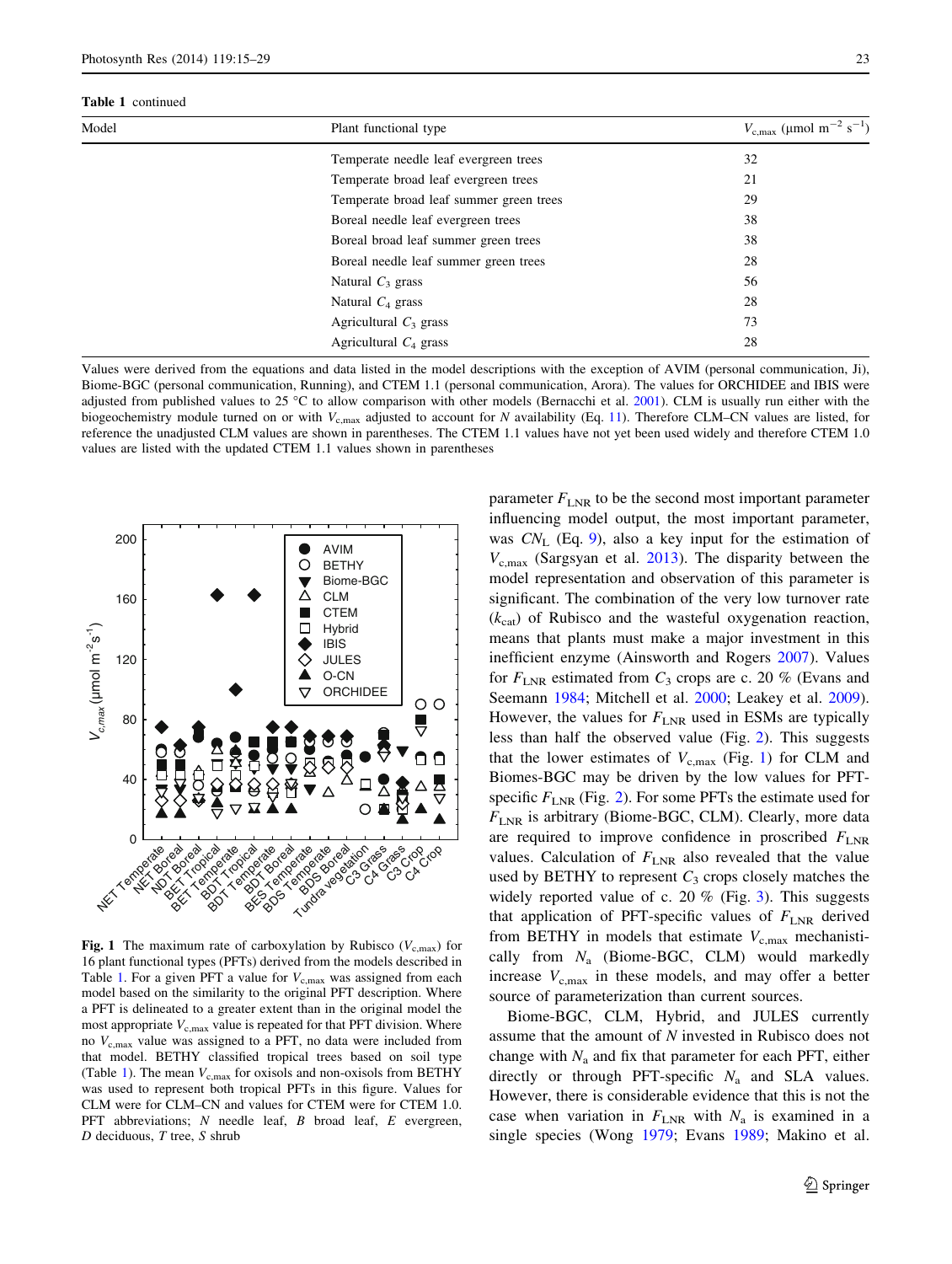<span id="page-9-0"></span>

Plant Functional Type

Fig. 2 The fraction of leaf N invested in Rubisco ( $F_{\text{LNR}}$ , %) for 16 Plant Functional Types (PFTs).  $F_{\text{LNR}}$  was either provided in the model description (Biome-BGC, CLM) or was calculated from  $V_{c,\text{max}}$ and  $N_a$  following Eq. [8](#page-3-0) and 13 assuming,  $F_{NR\%} = 16.07$  and  $\alpha_{R25} = 47.34$  µmol CO<sub>2</sub> g<sup>-1</sup> Rubiscio s<sup>-1</sup>. For a given PFT a value for  $F_{\text{LNR}}$  was assigned from each model based on the similarity to the original PFT description. Where a PFT is delineated to a greater extent than in the original model the most appropriate  $F_{\text{LNR}}$  value is repeated for that PFT division. Where no  $F_{\text{LNR}}$  value was assigned to a PFT, no data was included from that model. BETHY classified tropical trees based on soil type (Table [1](#page-6-0)). The mean of the  $F_{\text{LNR}}$  for oxisols and non-oxisols calculated for BETHY was used to represent both tropical PFTs in this figure. PFT abbreviations; N needle leaf,  $B$  broad leaf,  $E$  evergreen,  $D$  deciduous,  $T$  tree,  $S$  shrub



**Fig. 3** The fraction of leaf N invested in Rubisco ( $F_{\text{LNR}}$ , %) as a function of leaf N content ( $N_a$ , g m<sup>-2</sup>) for the Plant Functional Type–Temperate broad leaf deciduous trees. It was possible to calculate the response of  $F_{\text{LNR}}$  to  $N_{\text{a}}$  for six models based on  $V_{\text{c,max}}$  and  $N_{\text{a}}$  following Eq. [8](#page-3-0) and 13 assuming,  $F_{NR\%} = 16.07$  and  $\alpha_{R25} = 47.34$  µmol  $CO_2$  g<sup>-1</sup> Rubisco s<sup>-1</sup>. Biome-BGC and CLM had fixed proscribed parameters for  $F_{\text{LNR}}$ , Hybrid and JULES did not proscribe  $F_{\text{LNR}}$  but  $F_{\text{LNR}}$  did not vary with  $N_a$ 

[1992](#page-13-0); Theobald et al. [1998](#page-14-0)). For example, Evans ([1989\)](#page-12-0) showed that in spinach the investment in Rubisco increased from 10 to 19 % as  $N_a$  increased from 1.05 to 2.80 g m<sup>-2</sup>. The response of  $F_{\text{LNR}}$  to  $N_a$  in temperate broad leaf deciduous trees is shown for the models where it was possible to calculate this response (Fig. 3). O–CN uses the work of Evans ([1989\)](#page-12-0) to adjust  $F_{\text{LNR}}$  as a function of  $N_a$ (Eq. [3](#page-2-0) and [4](#page-2-0)). Because the linear relationships used in BETHY (Ziehn et al. [2011\)](#page-14-0) have positive  $i_v$  values (Eq. [1\)](#page-1-0) BETHY decreases  $F_{\text{LNR}}$  as  $N_a$  rises (Fig. 3). Experiments designed to elucidate PFT-specific relationships between  $F_{\text{LNR}}$  and  $N_a$  would provide valuable data for estimating  $V_{c,max}$ , particularly at low  $N_a$ , where the estimation of  $V_{\text{c,max}}$  from  $N_a$  is markedly impacted by the intercept of these relationships. One approach used to determine  $F_{LNR}$ requires estimates of  $V_{c,max}$  from leaf level gas exchange and determination of  $N_a$  in the same tissue. Fixed parameters are then used to calculate  $F_{\text{LNR}}$  (Eq. [8](#page-3-0)) as described previously (Leakey et al. [2009\)](#page-13-0). Alternatively, Rubisco can be extracted from leaf tissue and the activity or amount determined biochemically and compared with total leaf protein (Evans [1989;](#page-12-0) Makino et al. [1992](#page-13-0)).

#### The fraction of N in the Rubisco holoenzyme  $(F_{NR})$

The parameter  $F_{NR}$  is more commonly expressed as the percentage of  $N$  in the Rubisco molecule relative to the total molecular mass of the holoenzyme, termed  $F_{\text{NR}\%}$ here. In CLM and Biome-BGC,  $F_{NR\%}$  is 13.96 % (Kuehn and McFadden [1969;](#page-13-0) Thornton and Zimmermann [2007](#page-14-0)).

$$
F_{\text{NR}\%} = \frac{100}{F_{\text{NR}}} \tag{13}
$$

Given that Rubisco is highly conserved, there is a surprising range (13.96–16.36 %) of reported values for  $F_{\text{NR}\%}$  (Steer et al. [1968](#page-14-0); Evans and Seemann [1984](#page-12-0); Niinemets and Tenhunen [1997](#page-13-0); Thornton and Zimmermann [2007\)](#page-14-0). Estimation of  $F_{\text{NR}\%}$  is possible based on the amino acid composition of form I  $(L_8S_8)$  of the mature holoenzyme and well-documented post translational modification that includes methylation and N terminal processing (Spreitzer and Salvucci [2002](#page-14-0); Houtz and Portis [2003](#page-12-0)). The amino acid sequences of the large (accession NP\_054944.1, NCBI) and small (P00870, UniProtKB/Swiss-Prot) subunits of Spinacia oleracea (Martin [1979;](#page-13-0) Schmitz-Linneweber et al. [2001](#page-13-0)) were used here to calculate an  $F_{\text{NR}\%}$  of 16.07 %. Substituting 16.07 for 13.96 in Eq. [8](#page-3-0) and [10](#page-3-0), would decrease the estimated  $V_{c,\text{max}}$ in CLM and Biome-BGC by c. 13 %. It is possible that the difference between the estimate provided here, and that used in CLM and Biome-BGC, is due to subtraction of the mass associated with the formation of peptide bonds which appears to have been omitted in the CLM and Biome-BGC estimate.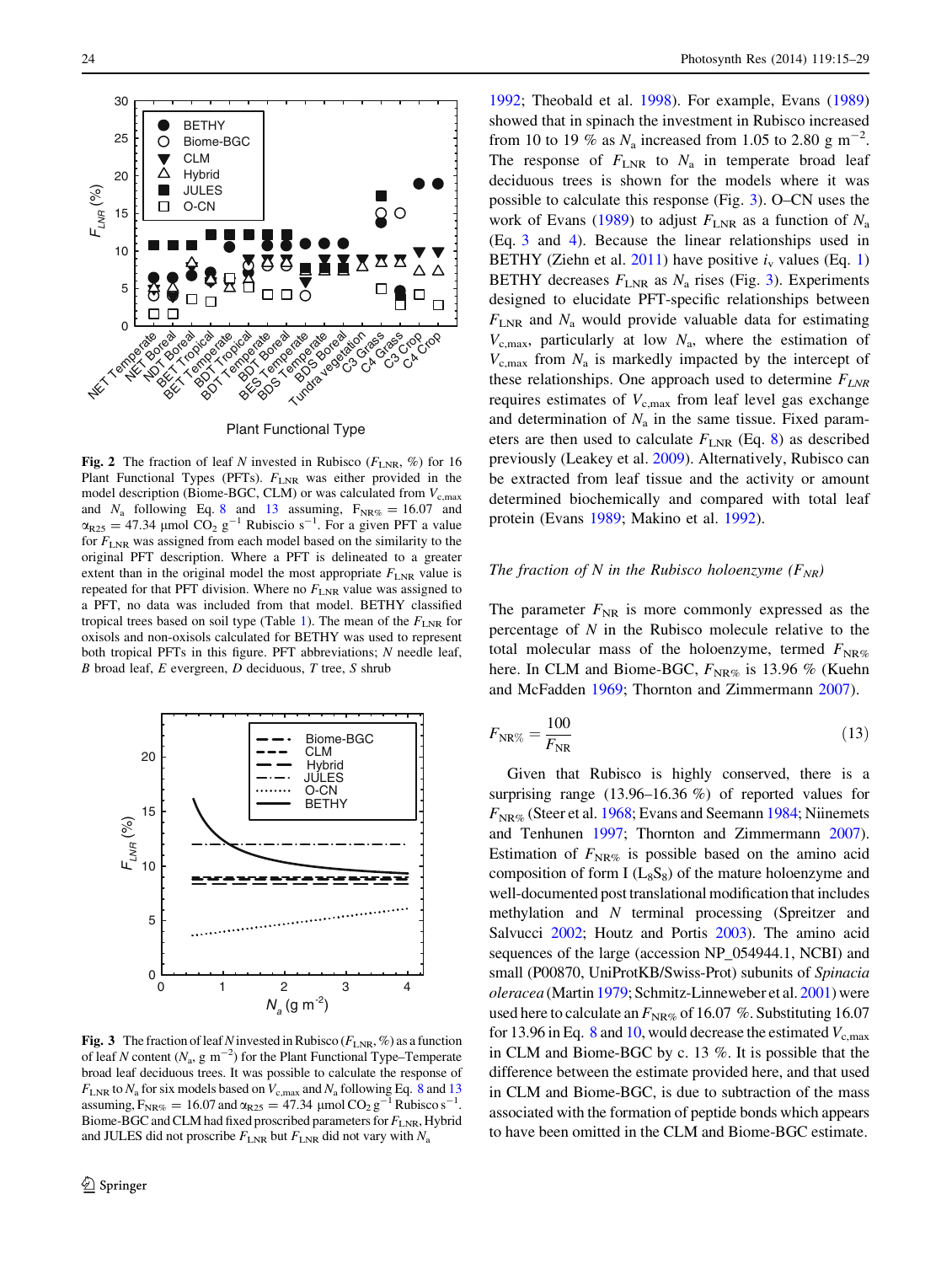## Specific activity

Although CLM ( $\alpha_{R25}$ ) and Biome-BGC (ACT) use a fixed value for specific activity, it can be calculated from the  $k_{\text{cat}}$ , the number of available active sites in Rubico  $(S_R)$ , and the molecular mass of the holoenzyme  $(M_R, g \text{ mol}^{-1})$ , implicit is the assumption that Rubisco is fully activated, i.e.,  $S_R = 8$  active sites, but see below.

$$
\alpha_{R25} = \frac{k_{cat} \times S_R}{M_R} \tag{14}
$$

The specific activity cited in CLM and Biome-BGC is 60 µmol  $CO_2$   $g^{-1}$  Rubisco s<sup>-1</sup>. The molecular mass and activation state of Rubisco are not quoted in the technical descriptions (Biome-BGC [2010;](#page-12-0) Oleson et al. [2010\)](#page-13-0), the supporting reference (Thornton and Zimmermann [2007\)](#page-14-0) or the available proximal reference (Woodrow and Berry [1988\)](#page-14-0). However, the  $k_{cat}$  is listed as 3.3 s<sup>-1</sup> site<sup>-1</sup> (Woodrow and Berry [1988\)](#page-14-0). Based on this  $k_{\text{cat}}$ , and the assumption that the specific activity was estimated with a saturating  $CO<sub>2</sub>$  concentration, a fully activated Rubisco with a molecular mass of 575 kDa (see below) would result in a specific activity of only 46  $\mu$ mol CO<sub>2</sub> g<sup>-1</sup> Rubisco  $s^{-1}$ . Holding all other variables constant, and assuming full activation of Rubisco, substituting this value into Eq. [8](#page-3-0) and [10](#page-3-0) would result in an estimate of  $V_{c,\text{max}}$  that is 23 % lower than the value used by CLM and Biome-BGC.

#### Molecular mass of the Rubisco holoenzyme  $(M_R)$

There is considerable variation in the molecular mass of the holoenzyme that results from variation in reported values for both the large subunit (Lsu) and small subunit (Ssu) of Rubisco (Andersson and Backlund [2008\)](#page-11-0). The mass of the Lsu (56,629 Da) and Ssu (15,193 Da) calculated from the Spinacia oleracea amino acid sequence (above) results in a holoenzyme that is 574,575 Da, which is just under 3 % higher than the commonly cited 560 kDa estimate for land plants and green algae (Spreitzer and Salvucci [2002](#page-14-0)). The mass estimated from the sequence is probably within the margin of error (6 or 7 residues per subunit) when estimating the molecular mass of the Lsu and Ssu using SDS-PAGE approaches. Equations [8](#page-3-0) and 14 show that the small (less than 3 %) impact of changes in  $M_R$  is inversely proportion to the projected  $V_{\rm c,max}$ .

 $k_{cat}$ 

The  $k_{\text{cat}}$  of Rubisco from higher plants has been reported to range from 2.5 to 5.4  $s^{-1}$  (Tcherkez et al. [2006\)](#page-14-0). Values differ between species, habitats, techniques, and laboratories (Makino et al. [1988](#page-13-0); von Caemmerer et al. [1994](#page-14-0); Sage [2002;](#page-13-0) Tcherkez et al. [2006;](#page-14-0) Kubien et al. [2008](#page-13-0); Cousins et al. [2010\)](#page-12-0). In the absence of robust PFT-specific parameterization of  $k_{cat}$ , ESMs need a well-constrained estimate for broad application. Recent in vitro measurements have begun to converge (Kubien et al. [2008](#page-13-0); Whitney et al. [2009](#page-14-0); Cousins et al. [2010\)](#page-12-0) and closely match earlier estimates made in vivo using antisense-Ssu transgenic tobacco (von Caemmerer et al. [1994](#page-14-0)). While PFT-specific  $k_{cat}$  values are not yet available, it is clear that  $C_3$  and  $C_4$  specific values for  $k_{cat}$  should be considered for implementation in ESMs, although uncertainty surrounding the  $C_4$   $k_{cat}$  values is greater than  $k_{cat}$  estimates for  $C_3$  species (Sage [2002;](#page-13-0) Kubien and Sage [2004](#page-13-0); Kubien et al. [2008](#page-13-0)). Current recommended values for the  $k_{cat}$  in  $C_3$  and  $C_4$  species are 3.4 and 4.4 s<sup>-1</sup>, respectively (von Caemmerer et al. [1994;](#page-14-0) Kubien et al. [2008;](#page-13-0) Whitney et al. [2009;](#page-14-0) Cousins et al. [2010](#page-12-0)). Estimation of PFT-specific  $k_{cat}$ , and other kinetic constants, is a much needed area of active research, and attention should be paid to this emerging literature. Equations [8](#page-3-0) and 14 show that changes in  $k_{cat}$  are directly proportional to estimation of  $V_{\rm c,max}$ . Unlike purely empirical models, the approach taken by CLM and Biome-BGC allows new PFTspecific data on enzyme kinetics to be readily incorporated into the models as it becomes available.

## Activation  $(S_R)$

Rubisco must be activated through reversible carbamylation of a lysine residue and binding of  $Mg^{2+}$ . Rubisco is usually fully active and carbamylated at current  $[CO<sub>2</sub>]$ , steady-state saturating light, and optimum temperatures (von Caemmerer and Quick [2000](#page-14-0); Portis [2003](#page-13-0)). Current ESMs assume constant and high activation states. However, for many PFTs, especially those with a high leaf area index in biomes where rising temperatures will push operating temperatures above thermal optima, this assumption may not be valid. The activation state of Rubisco is not incorporated into current ESMs, but could be, as described previously (Sage et al. [2008\)](#page-13-0). PFT-specific estimates of activation for a given set of environmental conditions can be readily determined following rapid extraction of the enzyme and comparison of initial and fully activated enzyme activity (Rogers et al. [2001](#page-13-0)). Activation is important to represent in models where  $V_{\rm c,max}$ is mechanistically linked to  $N$  acquisition because the impact on N availability could be significant. For example, if Rubisco was 80 % activated, it would require a 25 % increase in  $N_a$  to match the  $V_{c,\text{max}}$  obtained if Rubisco were fully activated (Eq. [8](#page-3-0) and 14).

## Model calibration

Model calibration, or to use the more provocative term, tuning, is an approach that modeling groups use to match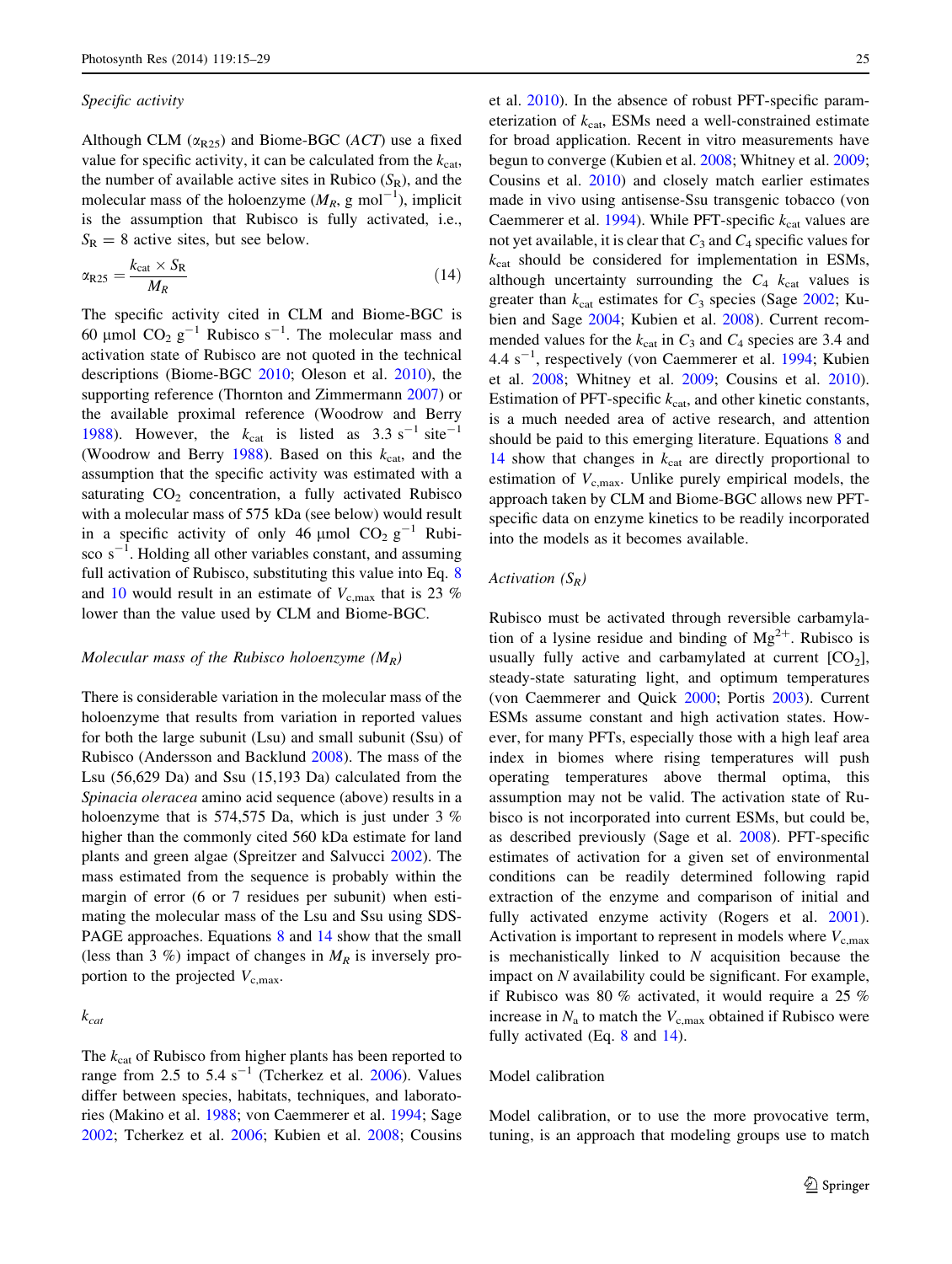<span id="page-11-0"></span>model outputs with site-specific or remotely sensed measurements of NPP or GPP (AVIM, CTEM). This makes sense because the models need to be able to reproduce current C stocks and fluxes if we are to have any confidence in their ability to project future responses.  $V_{c,max}$  is an excellent parameter to use for tuning because the impact on GPP and NPP is direct and tightly coupled to model output (Sargsyan et al. [2013\)](#page-13-0). Therefore, relatively simple tuning of  $V_{\rm c,max}$  to match observed NPP or GPP can be used to compensate for deficiencies in other areas of the model (Bonan et al.  $2011$ ). Some models set  $V_{c,\text{max}}$  directly through tuning exercises (AVIM, CTEM) and others adjust best estimates of  $V_{\rm c,max}$  through subsequent tuning of  $V_{c,max}$  (CTEM 1.1) or the coefficients used to adjust it (Hybrid,  $n_2$ ; JULES,  $n_1$ ). A major problem of tuning the models using  $V_{\rm c,max}$  is that the response of photosynthesis to rising  $CO<sub>2</sub>$  concentration is determined largely by the investment plants make in Rubisco. Plants with a larger investment in Rubisco, and a large  $V_{\text{c,max}}$ , typically have a higher photosynthetic rate but are less responsive to rising  $CO<sub>2</sub>$  concentration because photosynthesis becomes limited by the capacity to regenerate ribulose-1,5-bisphophate at a lower  $[CO_2]$  than plants with a smaller  $V_{c,max}$ . This is why trees typically show a greater percent stimulation in photosynthesis at elevated  $[CO_2]$  when compared with  $C_3$ crops (Ainsworth and Rogers 2007). Since a principal goal of ESMs is the projection of future  $[CO<sub>2</sub>]$ , tuning models with a parameter that directly impacts the  $CO<sub>2</sub>$  responsiveness of the future terrestrial biosphere needs careful consideration. Of course, it is possible that current plant trait data and model representation of plant physiology are not sufficient to provide accurate model outputs without tuning.

#### Conclusion

The ESMs surveyed in this study seek to represent the  $CO<sub>2</sub>$ uptake of the same biomes using similarly, and in some cases identically, defined PFTs, yet the variation in the  $V_{\rm c,max}$  between the different models is substantial. This is unacceptable in the given currently available resources and the critical role that  $V_{\rm c,max}$  plays in determining global C flux. ESMs need to take greater advantage of plant trait data bases, e.g., TRY (Kattge et al. [2011](#page-12-0)) to constrain the PFT-specific estimates used for key parameters such as SLA,  $CN_{\rm L}$ ,  $N_{\rm a}$ ,  $C_{\rm m}$ ,  $F_{\rm LNR}$ , where relevant  $V_{\rm c,max}$  directly, and to do that using parameterization approaches that minimize the uncertainty in model outputs (Kattge et al. [2009;](#page-12-0) Ziehn et al. [2011;](#page-14-0) Alton 2011; Wang et al. [2012](#page-14-0)). We also need to continue to expand plant trait databases to reduce uncertainty in existing PFT parameterization, which can be large. This is particularly important for PFTs in under-represented biomes, biomes that dominate global C fluxes, or those that are particularly vulnerable to global change, such as PFTs in Arctic and Tropical ecosystems. In addition to identifying the approaches used to estimate  $V_{c,max}$ , and the wide range of resulting values, this study also identified some alternatives to the fixed parameters used by CLM and Biome-BGC. If the suggested changes in  $k_{cat}$ ,  $F_{NR}$  and  $M_R$  were implemented, it would collectively reduce estimated  $V_{\text{c,max}}$  in these models by 31 % for  $C_3$ species and 11 % for  $C_4$  species. These reductions in  $V_{c,max}$ may be offset if potential increases in PFT specific  $F_{\text{LNR}}$ are also implemented.

The range of PFTs and their physiological characterization should also be expanded to enable more accurate and dynamic representation of plant communities and their response to global change. In particular, variation in  $V_{\rm c,max}$ due to long-term acclimation to growth at rising temperature and  $[CO<sub>2</sub>]$  is currently absent from most ESMs (Smith and Dukes  $2012$ ). Because the movement of  $CO<sub>2</sub>$  from the atmosphere to the chloroplast plays a major role in determining  $CO<sub>2</sub>$  responsiveness, it also will be critical to improve understanding and model representation of the limitation on photosynthesis imposed by stomatal and mesophyll conductance. In short, as increasing computing power allows it, we need to expand the representation of plant physiology in ESMs.

Acknowledgments The Author is grateful to Vivek Arora, Douglas Clark, Rosie Fischer, Jinjun Ji, David Kubien, Joe Melton, Jared Oyler, Steve Running, Khachik Sargsyan, Peter Thornton, and Weile Wang for sharing unpublished work, providing model parameters and useful discussion. The author is also grateful for the constructive criticism received from two anonymous reviewers. This study was supported by Laboratory Directed Research and Development funds at Brookhaven National Laboratory, by The Next-Generation Ecosystem Experiments (NGEE Arctic) project that is supported by the Office of Biological and Environmental Research in the Department of Energy, Office of Science, and through the United States Department of Energy contract No. DE-AC02-98CH10886 to Brookhaven National Laboratory.

## References

- Ainsworth EA, Rogers A (2007) The response of photosynthesis and stomatal conductance to rising  $CO<sub>2</sub>$ : mechanisms and environmental interactions. Plant, Cell Environ 30:258–270
- Alton PB (2011) How useful are plant functional types in global simulations of the carbon, water, and energy cycles? J Geophys Res Biogeosci 116:G01030
- Andersson I, Backlund A (2008) Structure and function of rubisco. Plant Physiol Biochem 46:275–291
- Arora VK (2003) Simulating energy and carbon fluxes over winter wheat using coupled land surface and terrestrial ecosystem models. Agric For Meteorol 118:21–47
- Arora VK, Boer GJ (2010) Uncertainties in the 20th century carbon budget associated with land use change. Glob Chang Biol 16:3327–3348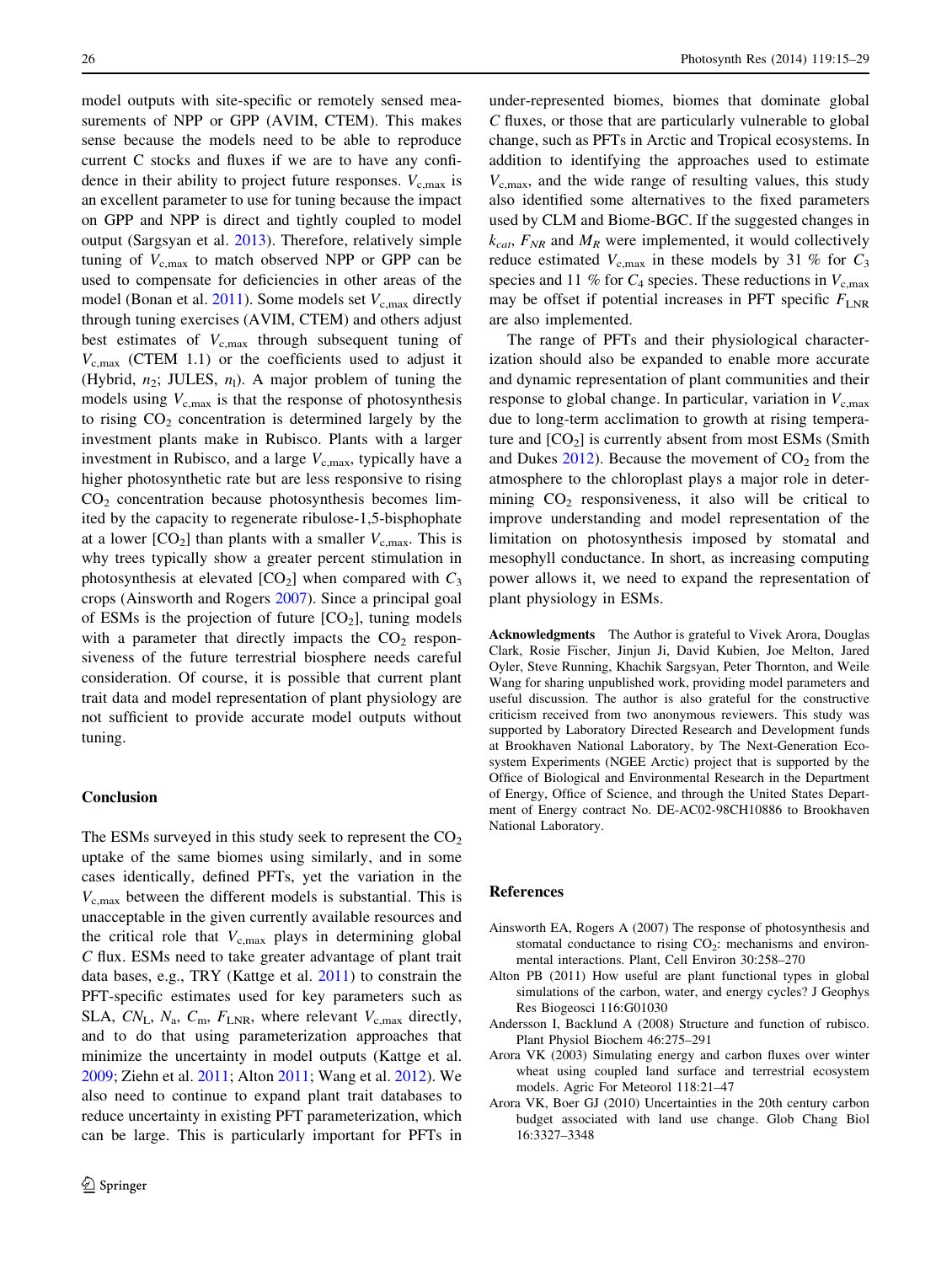- <span id="page-12-0"></span>Arora VK, Boer GJ, Friedlingstein P, Eby M, Jones CD, Christian JR, Bonan G, Bopp L, Brovkin V, Cadule P, Hajima T, Ilyina T, Lindsay K, Tjiputra JF, Wu T (2013) Carbon-concentration and carbon-climate feedbacks in CMIP5 Earth system models. J Clim. doi[:10.1175/JCLI-D-12-00494.1](http://dx.doi.org/10.1175/JCLI-D-12-00494.1)
- Bauerle WL, Oren R, Way DA, Qian SS, Stoy PC, Thornton PE, Bowden JD, Hoffman FM, Reynolds RF (2012) Photoperiodic regulation of the seasonal pattern of photosynthetic capacity and the implications for carbon cycling. Proc Natl Acad Sci USA 109:8612–8617
- Beer C, Reichstein M, Tomelleri E, Ciais P, Jung M, Carvalhais N, Rodenbeck C, Arain MA, Baldocchi D, Bonan GB, Bondeau A, Cescatti A, Lasslop G, Lindroth A, Lomas M, Luyssaert S, Margolis H, Oleson KW, Roupsard O, Veenendaal E, Viovy N, Williams C, Woodward FI, Papale D (2010) Terrestrial gross carbon dioxide uptake: global distribution and covariation with climate. Science 329:834–838
- Berbigier P, Bonnefond JM, Mellmann P  $(2001)$  CO<sub>2</sub> and water vapour fluxes for 2 years above euroflux forest site. Agric For Meteorol 108:183–197
- Bernacchi CJ, Singsaas EL, Pimentel C, Portis AR, Long SP (2001) Improved temperature response functions for models of rubiscolimited photosynthesis. Plant, Cell Environ 24:253–259
- Biome-BGC (2010) Biome BGC version 4.2: Thoeretical framework of BIOME-BGC. <http://www.ntsg.umt.edu/project/biome-bgc>. Available at 3 April 2013
- Boden TA, Marland G, Andres RJ (2012) Global, regional and national fossil-fuel CO<sub>2</sub> emissions. Carbon Dioxide Information Analysis Center, Oak Ridge National Laboratory, U.S. Department of Energy, Oak Ridge
- Bonan GB (1996) A land surface model (LSM version 1.0) for ecological, hydrological, and atmospheric studies: Technical description and user's guide. National Center for Atmospheric Research, Boulder
- Bonan GB, Lawrence PJ, Oleson KW, Levis S, Jung M, Reichstein M, Lawrence DM, Swenson SC (2011) Improving canopy processes in the community land model version 4 (CLM4) using global flux fields empirically inferred from fluxnet data. J Geophys Res Biogeosci 116:G02014
- Bonan GB, Oleson KW, Fisher RA, Lasslop G, Reichstein M (2012) Reconciling leaf physiological traits and canopy flux data: use of the try and fluxnet databases in the community land model version 4. J Geophys Res Biogeosci 117:G02026
- Canadell JG, Le Quere C, Raupach MR, Field CB, Buitenhuis ET, Ciais P, Conway TJ, Gillett NP, Houghton RA, Marland G (2007) Contributions to accelerating atmospheric  $CO<sub>2</sub>$  growth from economic activity, carbon intensity, and efficiency of natural sinks. Proc Natl Acad Sci USA 104(47):18866–18870
- Clark DB, Mercado LM, Sitch S, Jones CD, Gedney N, Best MJ, Pryor M, Rooney GG, Essery RLH, Blyth E, Boucher O, Harding RJ, Huntingford C, Cox PM (2011) The joint UK land environment simulator (JULES), model description-part 2: carbon fluxes and vegetation dynamics. Geosci Model Dev 4(3):701–722
- Cousins AB, Ghannoum O, Von Caemmerer S, Badger MR (2010) Simultaneous determination of rubisco carboxylase and oxygenase kinetic parameters in triticum aestivum and zea mays using membrane inlet mass spectrometry. Plant, Cell Environ 33:444–452
- Cox PM (2001) Description of the ''triffid'' dynamic global vegetation model. Hadley Centre Technical Note-24
- Ethier GJ, Livingston NJ (2004) On the need to incorporate sensitivity to  $CO<sub>2</sub>$  transfer conductance into the farquhar-von caemmererberry leaf photosynthesis model. Plant, Cell Environ 27:137–153
- Evans JR (1989) Photosynthesis and nitrogen relationships in leaves of C-3 plants. Oecologia 78:9–19
- Evans JR, Seemann JR (1984) Differences between wheat genotypes in specific activity of ribulose-1,5-bisphosphate carboxylase and the relationship to photosynthesis. Plant Physiol 74(4):759–765
- Farquhar GD, von Caemmerer S, Berry JA (1980) A biochemicalmodel of photosynthetic  $CO<sub>2</sub>$  assimilation in leaves of  $C<sub>-3</sub>$ species. Planta 149:78–90
- Foley JA, Prentice IC, Ramankutty N, Levis S, Pollard D, Sitch S, Haxeltine A (1996) An integrated biosphere model of land surface processes, terrestrial carbon balance, and vegetation dynamics. Glob Biogeochem Cycles 10:603–628
- Friedlingstein P, Fung I, Holland E, John J, Brasseur G, Erickson D, Schimel D (1995) On the contribution of  $CO<sub>2</sub>$  fertilization to the missing biospheric sink. Glob Biogeochem Cycles 9:541–556
- Friedlingstein P, Cox P, Betts R et al (2006) Climate-carbon cycle feedback analysis: results from the (cmip)-m-4 model intercomparison. J Clim 19:3337–3353
- Friend AD (2010) Terrestrial plant production and climate change. J Exp Bot 61:1293–1309
- Friend AD, Kiang NY (2005) Land surface model development for the giss gcm: effects of improved canopy physiology on simulated climate. J Clim 18:2883–2902
- Friend AD, Stevens AK, Knox RG, Cannell MGR (1997) A processbased, terrestrial biosphere model of ecosystem dynamics (Hybrid v3.0). Ecol Model 95:249–287
- Goulden ML, Munger JW, Fan SM, Daube BC, Wofsy SC (1996) Measurements of carbon sequestration by long-term eddy covariance: methods and a critical evaluation of accuracy. Glob Chang Biol 2:169–182
- Gregory JM, Jones CD, Cadule P, Friedlingstein P (2009) Quantifying carbon cycle feedbacks. J Clim 22:5232–5250
- Gu LH, Pallardy SG, Tu K, Law BE, Wullschleger SD (2010) Reliable estimation of biochemical parameters from C-3 leaf photosynthesis-intercellular carbon dioxide response curves. Plant, Cell Environ 33:1852–1874
- Hanan NP, Burba G, Verma SB, Berry JA, Suyker A, Walter-Shea EA (2002) Inversion of net ecosystem  $CO<sub>2</sub>$  flux measurements for estimation of canopy par absorption. Glob Chang Biol 8:563–574
- Haxeltine A, Prentice IC (1996a) Biome3: an equilibrium terrestrial biosphere model based on ecophysiological constraints, resource availability, and competition among plant functional types. Glob Biogeochem Cycles 10:693–709
- Haxeltine A, Prentice IC (1996b) A general model for the light-use efficiency of primary production. Funct Ecol 10(5):551–561
- Houtz RL, Portis AR (2003) The life of ribulose 1,5-bisphosphate carboxylase/oxygenase-posttranslational facts and mysteries. Arch Biochem Biophys 414(2):150–158
- Ishida A, Uemura A, Koike N, Matsumoto Y, Hoe AL (1999) Interactive effects of leaf age and self-shading on leaf structure, photosynthetic capacity and chlorophyll fluorescence in the rain forest tree, dryobalanops aromatica. Tree Physiol 19:741–747
- Ji JJ (1995) A climate-vegetation interaction model: simulating physical and biological processes at the surface. J Biogeogr 22:445–451
- Johnson IR, Thornley JHM (1984) A model of instantaneous and daily canopy photosynthesis. J Theor Biol 107:531–545
- Kattge J, Knorr W, Raddatz T, Wirth C (2009) Quantifying photosynthetic capacity and its relationship to leaf nitrogen content for global-scale terrestrial biosphere models. Glob Chang Biol 15:976–991
- Kattge J, Diaz S, Lavorel S et al (2011) TRY—a global database of plant traits. Glob Chang Biol 17:2905–2935
- King AW, Post WM, Wullschleger SD (1997) The potential response of terrestrial carbon storage to changes in climate and atmospheric  $CO<sub>2</sub>$ . Clim Chang 35:199–227
- Knorr W (2000) Annual and interannual  $CO<sub>2</sub>$  exchanges of the terrestrial biosphere: process-based simulations and uncertainties. Glob Ecol Biogeogr 9:225–252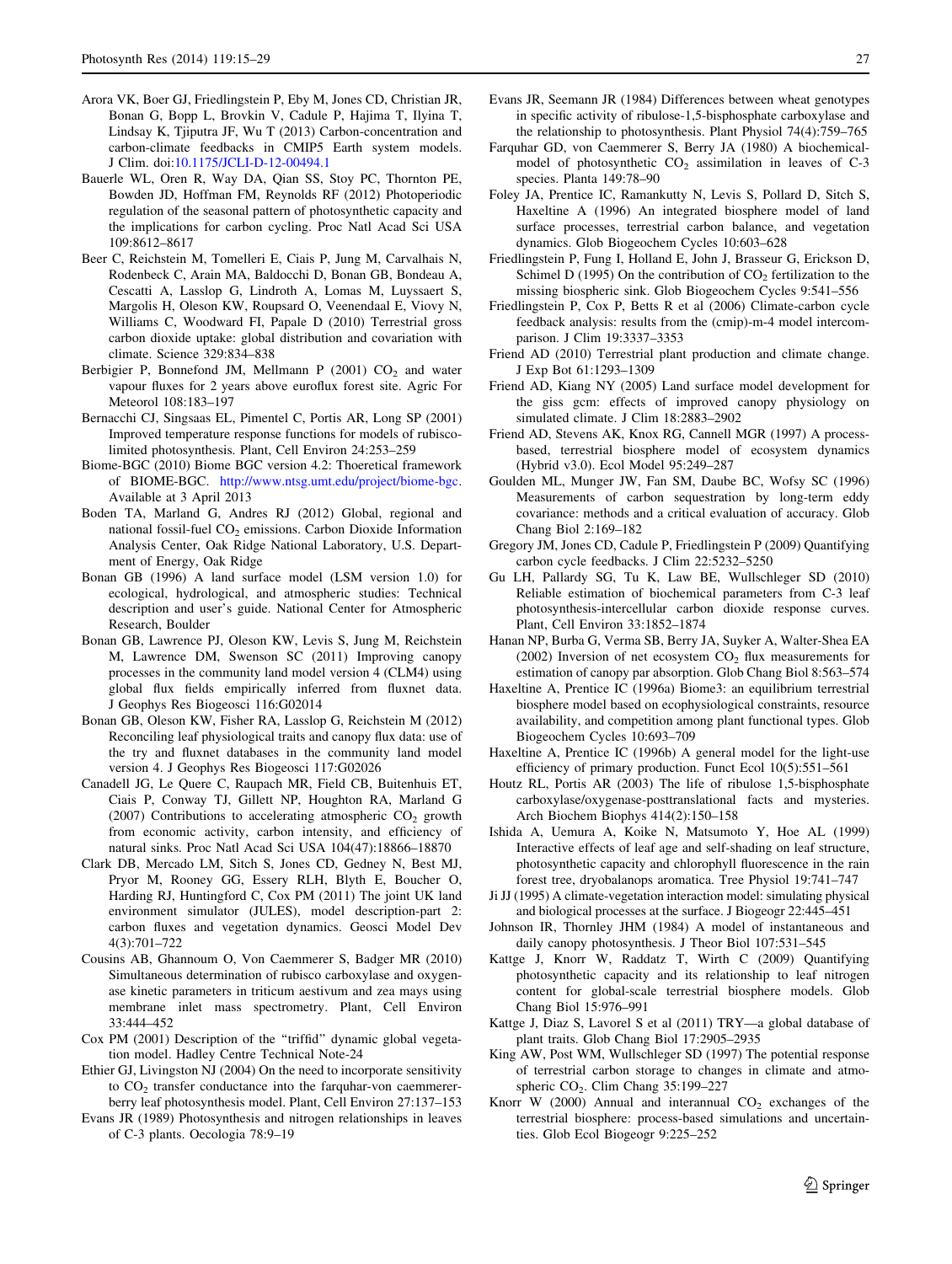- <span id="page-13-0"></span>Krinner G, Viovy N, de Noblet-Ducoudre N, Ogee J, Polcher J, Friedlingstein P, Ciais P, Sitch S, Prentice IC (2005) A dynamic global vegetation model for studies of the coupled atmospherebiosphere system. Glob Biogeochem Cycles 19:GB1015
- Kubien DS, Sage RF (2004) Low-temperature photosynthetic performance of a  $C_4$  grass and a co-occurring  $C_3$  grass native to high latitudes. Plant, Cell Environ 27:907–916
- Kubien DS, Whitney SM, Moore PV, Jesson LK (2008) The biochemistry of rubisco in flaveria. J Exp Bot 59:1767–1777
- Kucharik CJ, Foley JA, Delire C, Fisher VA, Coe MT, Lenters JD, Young-Molling C, Ramankutty N, Norman JM, Gower ST (2000) Testing the performance of a dynamic global ecosystem model: water balance, carbon balance, and vegetation structure. Glob Biogeochem Cycles 14:795–825
- Kuehn GD, McFadden BA (1969) Ribulose 1,5-diphosphate carboxylase from hydrogenomonas eutropha and hydrogenomonas facilis.2. Molecular weight subunits composition and sulfhydryl groups. Biochemistry 8:2403
- Kull O, Kruijt B (1998) Leaf photosynthetic light response: a mechanistic model for scaling photosynthesis to leaves and canopies. Funct Ecol 12:767–777
- Kull O, Niinemets U (1998) Distribution of leaf photosynthetic properties in tree canopies: comparison of species with different shade tolerance. Funct Ecol 12(3):472–479
- Leakey ADB, Ainsworth EA, Bernacchi CJ, Rogers A, Long SP, Ort DR (2009) Elevated  $CO<sub>2</sub>$  effects on plant carbon, nitrogen, and water relations: six important lessons from face. J Exp Bot 60:2859–2876
- Levy PE, Cannell MGR, Friend AD (2004) Modelling the impact of future changes in climate,  $CO<sub>2</sub>$  concentration and land use on natural ecosystems and the terrestrial carbon sink. Glob Environ Chang 14(1):21–30
- Long SP, Bernacchi CJ (2003) Gas exchange measurements, what can they tell us about the underlying limitations to photosynthesis? Procedures and sources of error. J Exp Bot 54:2393–2401
- Lu JH, Ji JJ (2006) A simulation and mechanism analysis of longterm variations at land surface over arid/semi-arid area in north china. J Geophys Res Atmospheres 111(D9):1–22
- Luyssaert S, Inglima I, Jung M et al  $(2007)$  CO<sub>2</sub> balance of boreal, temperate, and tropical forests derived from a global database. Glob Change Biol 13(12):2509–2537
- Makino A, Mae T, Ohira K (1988) Differences between wheat and rice in the enzymic properties of ribulose-1,5-bisphosphate carboxylase oxygenase and the relationship to photosynthetic gas-exchange. Planta 174(1):30–38
- Makino A, Sakashita H, Hidema J, Mae T, Ojima K, Osmond B (1992) Distinctive responses of ribulose-1,5-bisphosphate carboxylase and carbonic-anhydrase in wheat leaves to nitrogen nutrition and their possible relationships to  $CO<sub>2</sub>$  transfer resistance. Plant Physiol 100:1737–1743
- Malhi Y, Nobre AD, Grace J, Kruijt B, Pereira MGP, Culf A, Scott S (1998) Carbon dioxide transfer over a central amazonian rain forest. J Geophys Res Atmospheres 103:31593–31612
- Martin PG (1979) Amino-acid sequence of the small subunit of ribulose-1,5-bisphosphate carboxylase from spinach. Aust J Plant Physiol 6:401–408
- McGuire AD, Melillo JM, Joyce LA, Kicklighter DW, Grace AL, Moore B, Vorosmarty CJ (1992) Interactions between carbon and nitrogen dynamics in estimating net primary production for potential vegetation in North America. Glob Biogeochem Cycles 6:101–124
- Mitchell RAC, Theobald JC, Parry MAJ, Lawlor DW (2000) Is there scope for improving balance between rubp-regeneration and carboxylation capacities in wheat at elevated  $CO<sub>2</sub>$ ? J Exp Bot 51:391–397
- Niinemets U, Tenhunen JD (1997) A model separating leaf structural and physiological effects on carbon gain along light gradients for

 $\textcircled{2}$  Springer

the shade-tolerant species acer saccharum. Plant, Cell Environ 20:845–866

- Oleson KW, Dai Y, Bonan GB, Bosilovich M, Dickinson R, Dirmeyer P, Hoffman FM, Houser P, Levis S, Niu G-Y, Thornton P, Vertenstein M, Yang Z-L, Zeng X (2004) Technical description of the community land model (CLM). National Center for Atmospheric Research, Boulder, Colorado
- Oleson KW, Lawrence DM, Bonan GB, Flanner MG, Kluzek E, Lawrence PJ, Levis S, Swenson SC, Thornton PE (2010) Technical description of version 4.0 of the community land model (CLM). vol NCAR Technical Note. National Center for Atmospheric Research
- Portis AR (2003) Rubisco activase—rubisco's catalytic chaperone. Photosynth Res 75:11–27
- Potter CS, Randerson JT, Field CB, Matson PA, Vitousek PM, Mooney HA, Klooster SA (1993) Terrestrial ecosystem production—a process model-based on global satellite and surface data. Glob Biogeochem Cycles 7:811–841
- Raddatz TJ, Reick CH, Knorr W, Kattge J, Roeckner E, Schnur R, Schnitzler KG, Wetzel P, Jungclaus J (2007) Will the tropical land biosphere dominate the climate-carbon cycle feedback during the twenty-first century? Clim Dyn 29:565-574
- Reich PB, Walters MB, Ellsworth DS (1997) From tropics to tundra: global convergence in plant functioning. Proc Natl Acad Sci USA 94:13730–13734
- Rogers A, Ellsworth DS, Humphries SW (2001) Possible explanation of the disparity between the in vitro and in vivo measurements of rubisco activity: a study in loblolly pine grown in elevated  $pCO<sub>2</sub>$ . J Exp Bot 52:1555–1561
- Sage RF (2002) Variation in the  $k_{cat}$  of rubisco in  $C_3$  and  $C_4$  plants and some implications for photosynthetic performance at high and low temperature. J Exp Bot 53:609–620
- Sage RF, Way DA, Kubien DS (2008) Rubisco, rubisco activase, and global climate change. J Exp Bot 59:1581–1595
- Sargsyan K, Safta C, Habib NN, Debusschere BJ, Ricciuto D, Thornton P (2013) Dimensionality reduction for complex models via bayesian compressive sensing. Int J Uncertain Quant (In Press)
- Sato H, Itoh A, Kohyama T (2007) Seib-dgvm: a new dynamic global vegetation model using a spatially explicit individual-based approach. Ecol Model 200:279–307
- Schmitz-Linneweber C, Maier RM, Alcaraz JP, Cottet A, Herrmann RG, Mache R (2001) The plastid chromosome of spinach (Spinacia oleracea): complete nucleotide sequence and gene organization. Plant Mol Biol 45(3):307–315
- Scholze M, Kaminski T, Rayner P, Knorr W, Giering R (2007) Propagating uncertainty through prognostic carbon cycle data assimilation system simulations. J Geophys Res Atmospheres 112:D17305
- Schulze ED, Kelliher FM, Korner C, Lloyd J, Leuning R (1994) Relationships among maximum stomatal conductance, ecosystem surface conductance, carbon assimilation rate, and plant nitrogen nutrition—a global ecology scaling exercise. Annu Rev Ecol Syst 25:629
- Sellers PJ, Randall DA, Collatz GJ, Berry JA, Field CB, Dazlich DA, Zhang C, Collelo GD, Bounoua L (1996) A revised land surface parameterization (SIB2) for atmospheric GCMS.1. Model formulation. J Clim 9:676–705
- Sitch S, Smith B, Prentice IC, Arneth A, Bondeau A, Cramer W, Kaplan JO, Levis S, Lucht W, Sykes MT, Thonicke K, Venevsky S (2003) Evaluation of ecosystem dynamics, plant geography and terrestrial carbon cycling in the LPJ dynamic global vegetation model. Glob Change Biol 9:161–185
- Smith NG, Dukes JS (2012) Plant respiration and photosynthesis in global-scale models: Incorporating acclimation to temperature and  $CO<sub>2</sub>$ . Glob Chang Biol 19:45–63